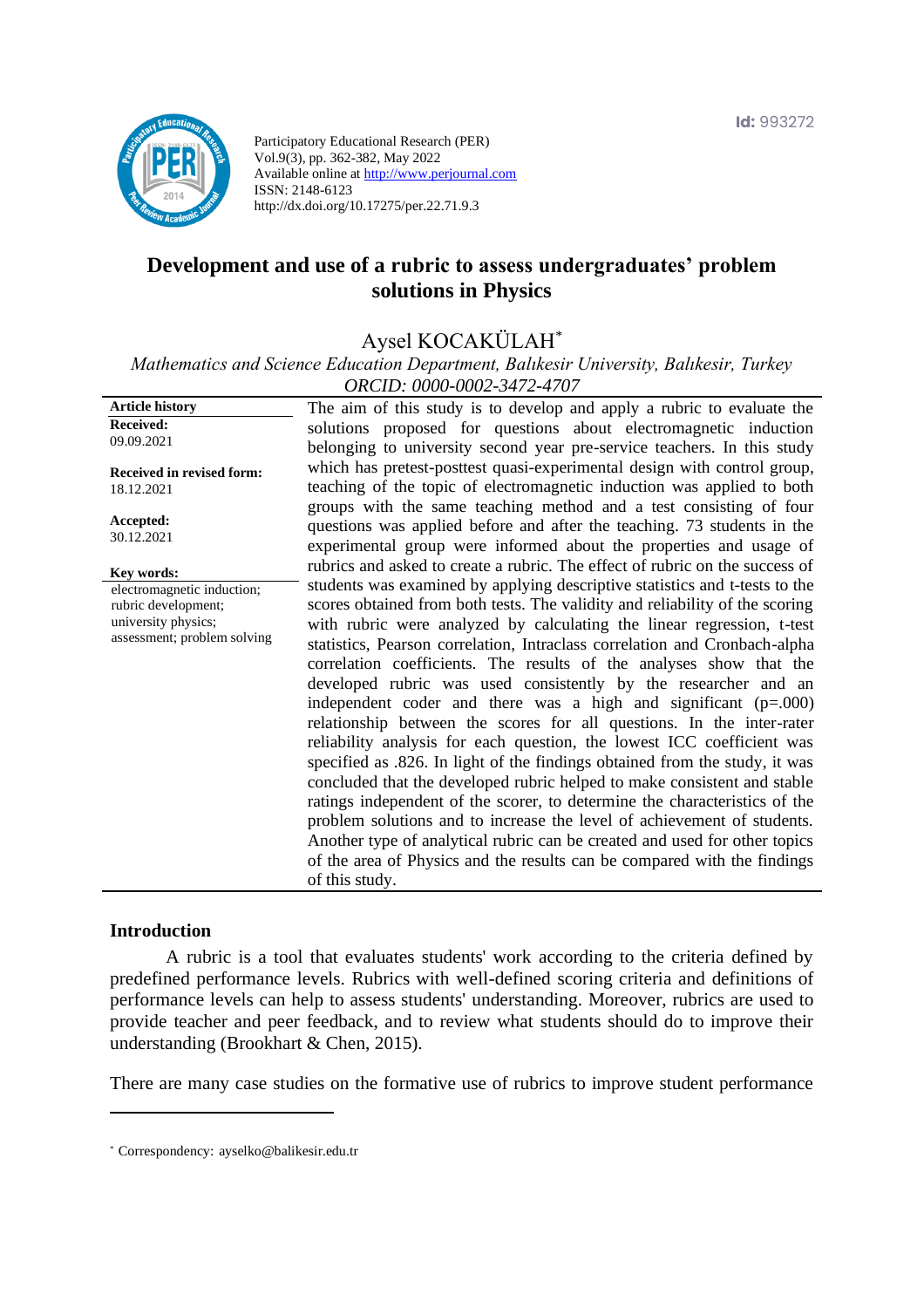(Panadero & Jonsson, 2013). In these studies, it was reported that the students had 'increased transparency' (Jonsson, 2014; Reynolds-Keefer, 2010), higher 'self-confidence' (Andrade & Du, 2005; Andrade, Wang, Du & Akawi, 2009) and 'increased performances' (Auxtero & Callaman, 2021; Shadle, Brown, Towns & Warner, 2012) by informing them about what was expected in advance. Lee and Cherner (2015), Vercellotti and McCormick (2021) consider the explicit definition of evaluation criteria of rubrics and scoring levels as crucial. They emphasize that the educational potential of rubrics in teaching practices may not be analyzed by teachers when evaluation criteria and scoring levels are not clearly defined. From the researcher's perspective, a carefully designed rubric will help students and teachers define what the criteria for a successful product or process are before starting a given task and during the completion of the task. In this sense, besides the evaluative role of the rubrics, they can play an instructive role.

#### *The role of rubrics in students' learning*

There are few experimental studies on the value of rubrics to increase pupils' learning. Howell (2014) reports that only 10 out of 75 studies conducted in the past 40 years have investigated the development of students' learning through rubric use. Additionally, Reddy and Andrade (2010) point out that most studies did not define the process of rubric development. Cheng and Chan (2019) also concluded that students should actively participate in the development of the rubrics and learn how to use them for supporting students' learning and increasing their success. Menendez-Varela and Gregori-Giralt (2018) found that participation in the rubric design and moderation discussions promoted the development of assessment skills and rubrics may support classroom debate if they are considered as instructional resources. It is understood from the results of these studies that students should actively use rubrics during teaching and know how to use rubrics to support learning.

When learning is considered in the conceptual understanding dimension, it means that scientific facts and algorithms are understood beyond memorization and a dynamic process between what is desired and achieved in the students is structured. In this sense, it is expected students to move from answers containing scientific terms and formula-based solutions to answers integrating new concepts and making connections between those concepts to achieve transitions to higher-order thinking in explaining scientific truth (Claesgens, Scalise, Wilson & Stacy, 2009). However, it is difficult to explain concepts using the content knowledge for students, especially the concepts related to electromagnetism, regardless of age group (Beer, 2010). Additionally, studies in physics education focus on the topic of mechanics but electromagnetism attracts less attention (Dori & Belcher, 2005; Zuza, De Cock, van Kampen, Kelly & Guisasola, 2020).

#### *Findings reported in studies related to electromagnetic induction*

The abstract structure of the concepts such as magnetic field, magnetic flux, magnetic force in electromagnetism is shown as the most important reason of students' difficulties (Kocakülah, 2002; Thong & Gunstone, 2008). Additionally, the topic of Electromagnetic Induction (EI) requires students to use and associate the basic concepts of electricity and magnetism. In fact, the students often confuse the concepts of field and flux (Karam, 2014; Kocakülah, 2003). Studies conducted at the university level show that many students could not explain the change in flux and how the induced current would be formed in a conductor without physical interaction with the field source (Härtel, 2018; Zuza, Almudi, Leniz & Guisasola, 2014). These problems cause students to use Faraday's law without understanding and to mix the area of conductor and its area in a magnetic field.

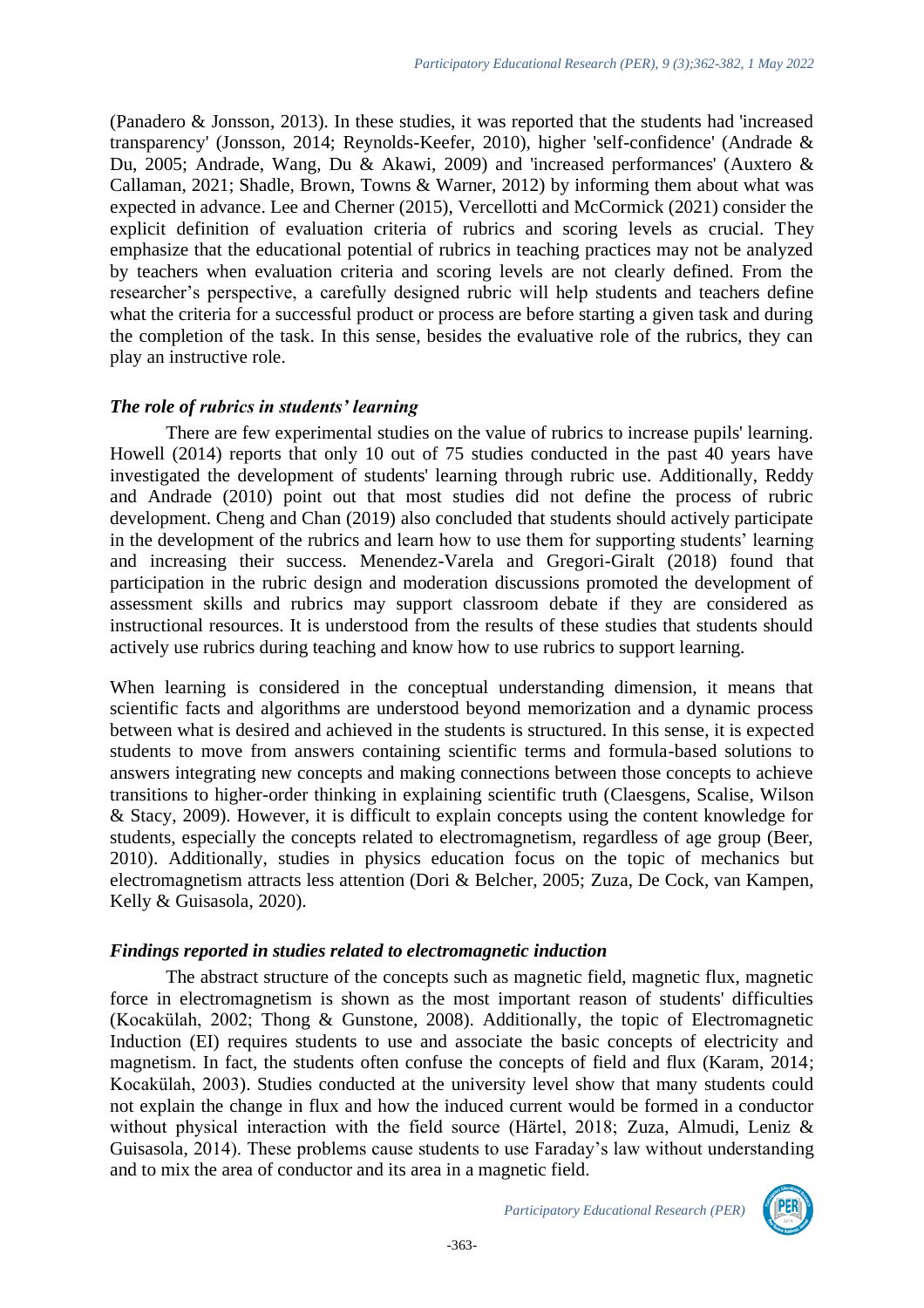It has been revealed that some students use primitive concepts that contain naive explanations when they encounter more abstract and mathematically structured electromagnetic concepts at the university. These explanations include observable properties such as 'number of magnetic field lines passing through the coil', 'proximity to the magnetic field source', 'contact with field' and 'the direction of the current in the coil' (Zuza et al., 2014). Studies in the literature also indicate that students prefer writing the formula and reaching the result without considering the conceptual basis of the event in the solutions of problems related to EI (Albe, Venturini & Lascours, 2001). Thong and Gunstone (2008) emphasize that the relationships between concepts should be specified with qualitative explanations as well as the mathematical representations because this is the indicator of a good knowledge structure. In this sense, it is necessary to pay attention to the students' qualitative explanations as well as their mathematical representations and how they associate these with each other in the solutions of problems related to EI.

In many studies conducted in physics education, the focus has been on improving students' problem-solving skills and step-by-step problem-solving strategies are used to achieve this goal (Hull, Kuo, Gupta & Elby, 2013). Moreover, there are few studies conducted with university students on the problems of learning EI. However, there is no study in the literature about rubric use in solving EI problems. It has therefore emerged that an experimental study should be conducted showing that step-by-step problem solutions can be carried out using rubrics in teaching EI in physics. In addition to the rubric created by the researchers, there are few studies in which students are included in the process of creating rubrics, and the role of rubric in students' learning is a point that needs to be investigated. Such a study will prove that rubric can be an instructional resource besides its evaluative role.

Considering the above points, this study aims to develop and apply a rubric to evaluate the performance of students related to EI by considering their conceptual difficulties in EI and solving the problems. The students were asked to design a rubric as it is useful in seeing their learning goals and evaluating their solutions to a given problem. In particular, the researcher aimed to reveal whether the students who solve the questions using the rubric are more successful in problem solving than those of others. The effectiveness of a rubric depends on making a valid and reliable assessment of students' problem solutions (Reddy & Andrade, 2010). Therefore, this study also aims to evaluate the effectiveness of the rubric by assessing consistency between raters in coding students' solutions.

The concept of EI was selected considering students' difficulty in solving the problems related to EI in the researcher's previous teaching experiences in electromagnetism course. These challenges include failure to determine magnetic field source and the direction of the magnetic field, the inability to determine the direction or magnitude of the magnetic force, the inability to determine whether there is a change in the magnetic flux, the inability to understand the meaning of the Faraday's law and the inability to determine the direction of the induced current using the Lenz's law. These challenges and poor problem-solving performances of the students as well as the structured problem-solving strategy proposed by Gaigher, Rogan and Braun (2007) to improve students' conceptual understanding were considered to develop a rubric. The problem-solving strategy of Gaigher et al. (2007) is preferred because it gives importance to the qualitative analysis of problems and improves the conceptual understanding of the conservation of energy, which is similar to EI in terms of difficulty.

The main purpose of this research is to develop and apply a rubric to examine whether the use

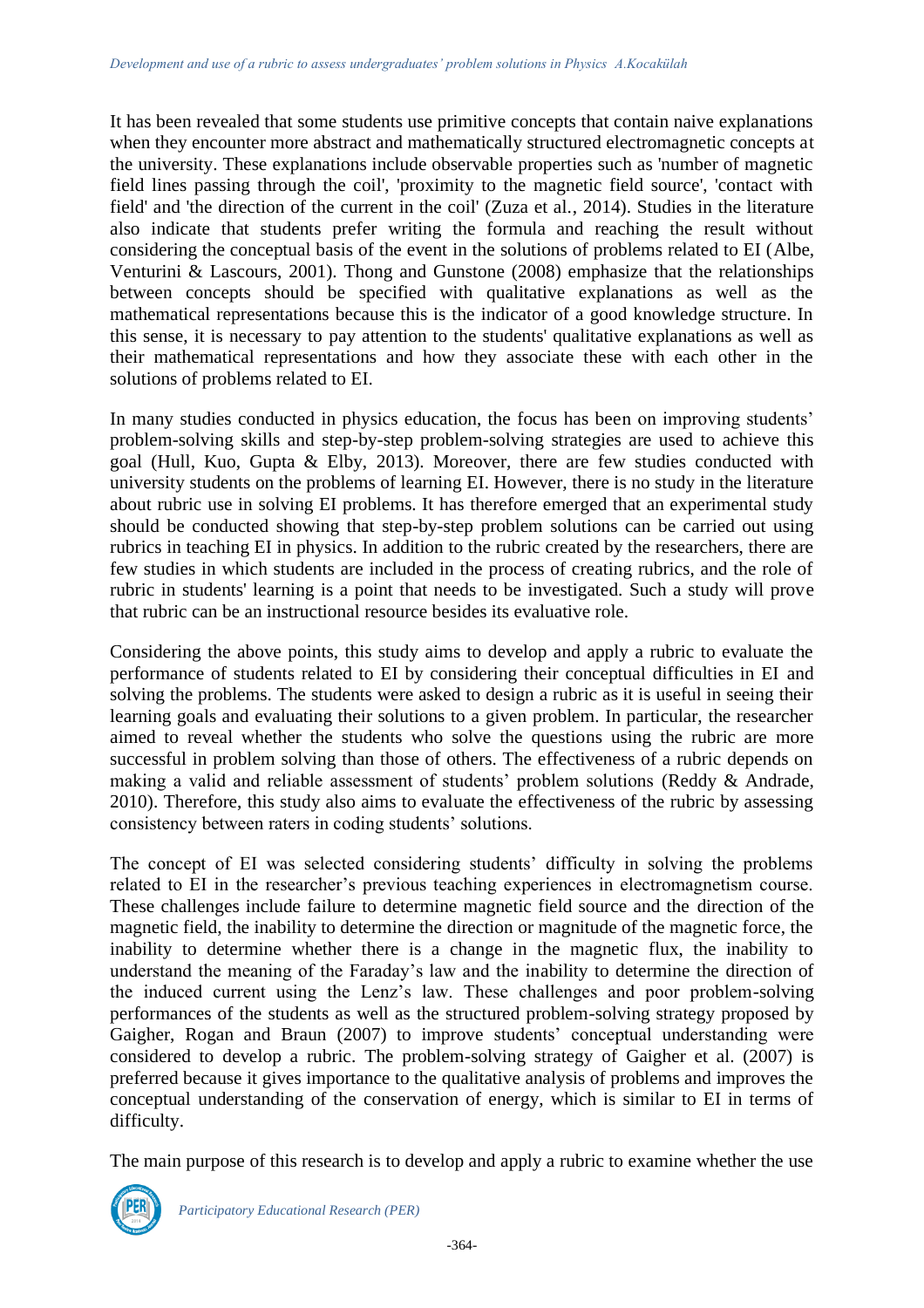of rubrics may lead students to perform better in solving problems related to EI in physics. To analyze the students' problem-solving performance, the researcher sought answers to the following questions:

- (1) To what extent does the designed rubric yield a valid and reliable assessment of students' problem solutions?
- (2) Do students in the process of developing and using rubrics perform better in solving problems than students who have never used rubrics but instructed with the same teaching methods?

# **Method**

# *Research design*

In this study, a quasi-experimental pretest-posttest control group design was used. Having determined that the four existing classes were equivalent in terms of their abilities in physics, each class was assigned randomly to either the experimental or control group. The same content and teaching strategy were used, and the same tests were applied in both groups except the development and use of rubric in the experiment group during the academic term of 2018-2019. Maximum effort was shown by providing the same teaching conditions (dealing with the same problems, studying the same simulations or visuals, etc.) and environment (using the same classroom in different days of the week) in both groups of students to minimize the Hawthorne effect indicated by Caleon and Subramaniam (2005). It should be noted that experiment group students are not subjected to extra activities or problem-solving practices related to EI during the development of the rubric. The control group students strived at the same rate as the experiment group to attend the activities related to EI.

# *Context and participants*

A total of 142 second-year undergraduate students who were studying in four intact classes in the primary mathematics education department at a state university participated in this study. Ethical principles taken into account for the participants (Vanclay, Baines & Taylor, 2013) in the study are as follows. First, the students were briefed about the purpose of the research and consequences of them of taking part to gain informed consent. Secondly, students were also told that participation was voluntary and that they would not be subjected to any coercion or threat of harm for non-participation. Moreover, participants were reminded that they could withdraw at any time and that their already collected data could be removed from the analysis whenever possible. Furthermore, students were asked to respond in confidence by offering them protection of their privacy.

The rubric designed in this research (see Appendix A) has been developed to be a supportive tool during the solution of the problems of EI in the general physics course which is compulsory for the second-year undergraduates (18-19 years old), and to be an evaluation tool after the completion of the solutions. Students had been taught electromagnetic induction in the  $11<sup>th</sup>$  grade (16 years old) of the high school and in the university entrance examination preparation stage.

The students were divided into classes by the Council of Higher Education according to the university entrance exam scores from the higher to the lower scores. To check for differences between classes, the university entrance exam scores of students were compared with the independent samples one-way analysis of variance (ANOVA) test. The analysis results

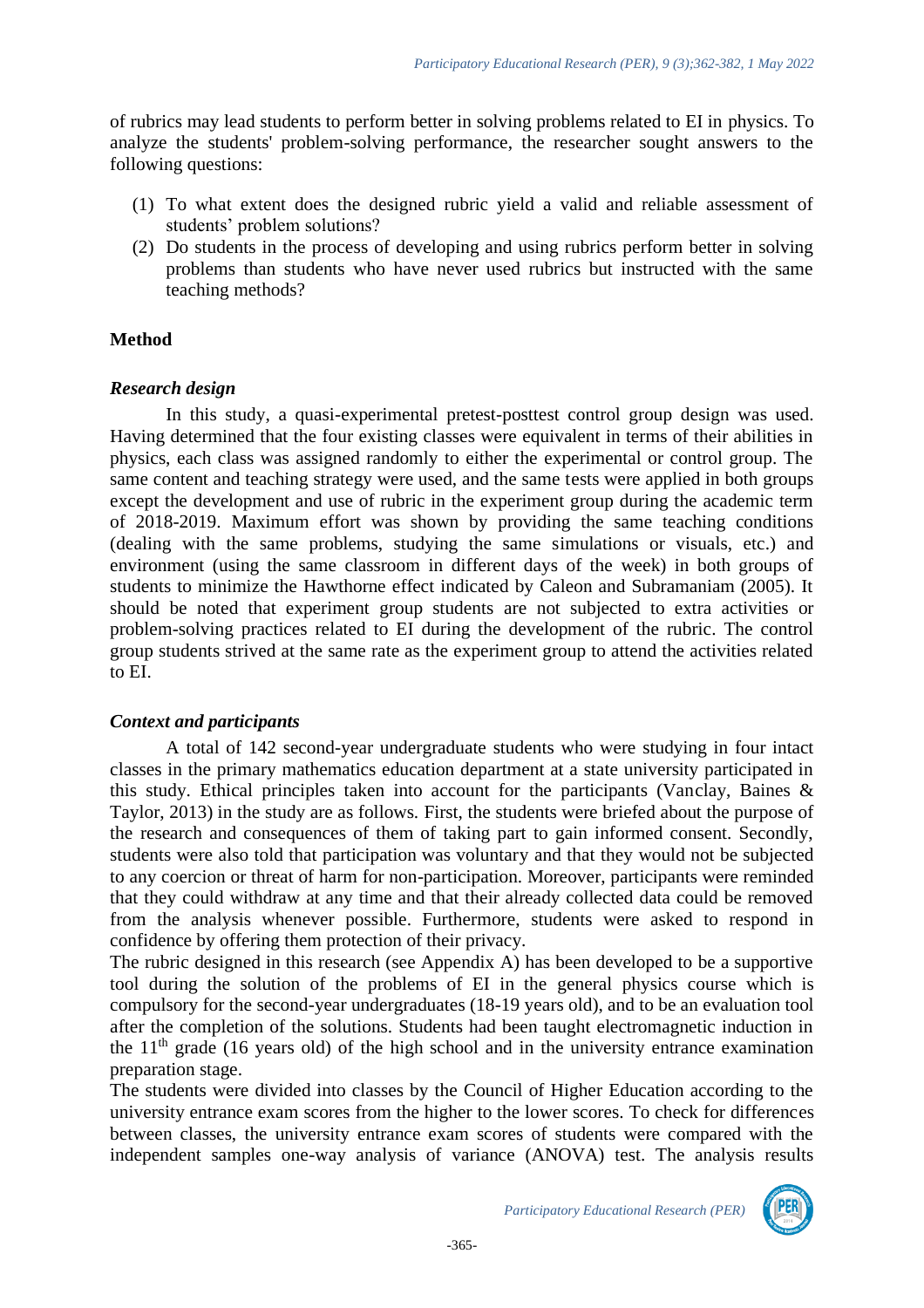showed that there were no statistically significant differences between the averages of four classes ( $F=2.48$ ;  $p=.06$ ). In addition to the scores of the university entrance exam, an achievement test was administered to compare the students in terms of their abilities in physics.

There were 69 students in the control and 73 students in the experiment group. In both groups, the gender ratio was in favor of girls. In the control group, this rate was 3.928:1 with 55 girls and 14 boys, while in the experiment group it was 2.842:1 with 54 girls, 19 boys. By doing power analysis, when group sizes were selected as 69 and 73,  $\beta$ : $\alpha$  rate was selected as 1 and d=.5 medium effect size was selected, the power value was calculated as P=.90. Since this value is greater than the conventional value of .80 (Dattalo, 2008), it is considered that the study has sufficient power with the composed sample size.

#### *Data collection tools*

In this study, an achievement test and a test involving physics problems about EI were used as data collection tools. The achievement test includes questions about the topics of the magnetic field of magnets (4 questions), the magnetic fields of current carrying a straight and a circular conductor (9 questions), the magnetic force acting on a charged particle (8 questions) and a current carrying conductor (5 questions), the induced current (4 questions), the self-induction (2 questions) and induced emf (5 questions) in high school physics courses.

The first form of the achievement test, devised by the researcher, consists of 40 multiple choice questions. The questions were reviewed with the opinions of three experts in the field of physics education regarding their face validity, comprehensibility of questions and suitability for the age level concerned. The test was applied to the group consisting of 143 students, who took general physics course, in the science education department of the same university and a pilot study was performed in spring 2018. A 22-item test was developed as a result of the item analysis of the data obtained from this pilot study. The final test had a Cronbach alpha of .82 and an average test difficulty index of .55. The final form of the achievement test was applied at the same time to the sample of this study in four classes in spring 2019. Achievement test data were analyzed with ANOVA test which also showed no significant difference between the four classes of the real study  $(F=1.11; p=.35$ , see Table 1).

| scores.         |                       |     |                    |       |
|-----------------|-----------------------|-----|--------------------|-------|
| <b>Variance</b> | <b>Sum of squares</b> | df  | <b>Mean square</b> |       |
| Between groups  | 361.55                |     | 120.52             | ر ر . |
| Within groups   | 14978.33              | .38 | 108.54             |       |
| Total           | 5339.88               | !41 |                    |       |

**Table 1.** Comparison of the differences between the classes according to the achievement test scores.

The test comprised of four questions related to EI (see Appendix B) was administered to all four classes as a pre-test and post-test. After examining the physics textbooks to determine the conceptual areas of EI topic to be covered, the questions were designed by the researcher. The content validity of the questions was determined by taking the opinion of three experts in the field of physics education who carried out the teaching of general physics courses at the university for more than 10 years. After testing the appropriateness of the questions and the suitability of their use for the general physics course, small changes were made in the figures and question roots in line with the feedback given by the experts. The test was administered after the experts approved the final version of the test in terms of coverage of EI topic and comprehensibility of the questions.

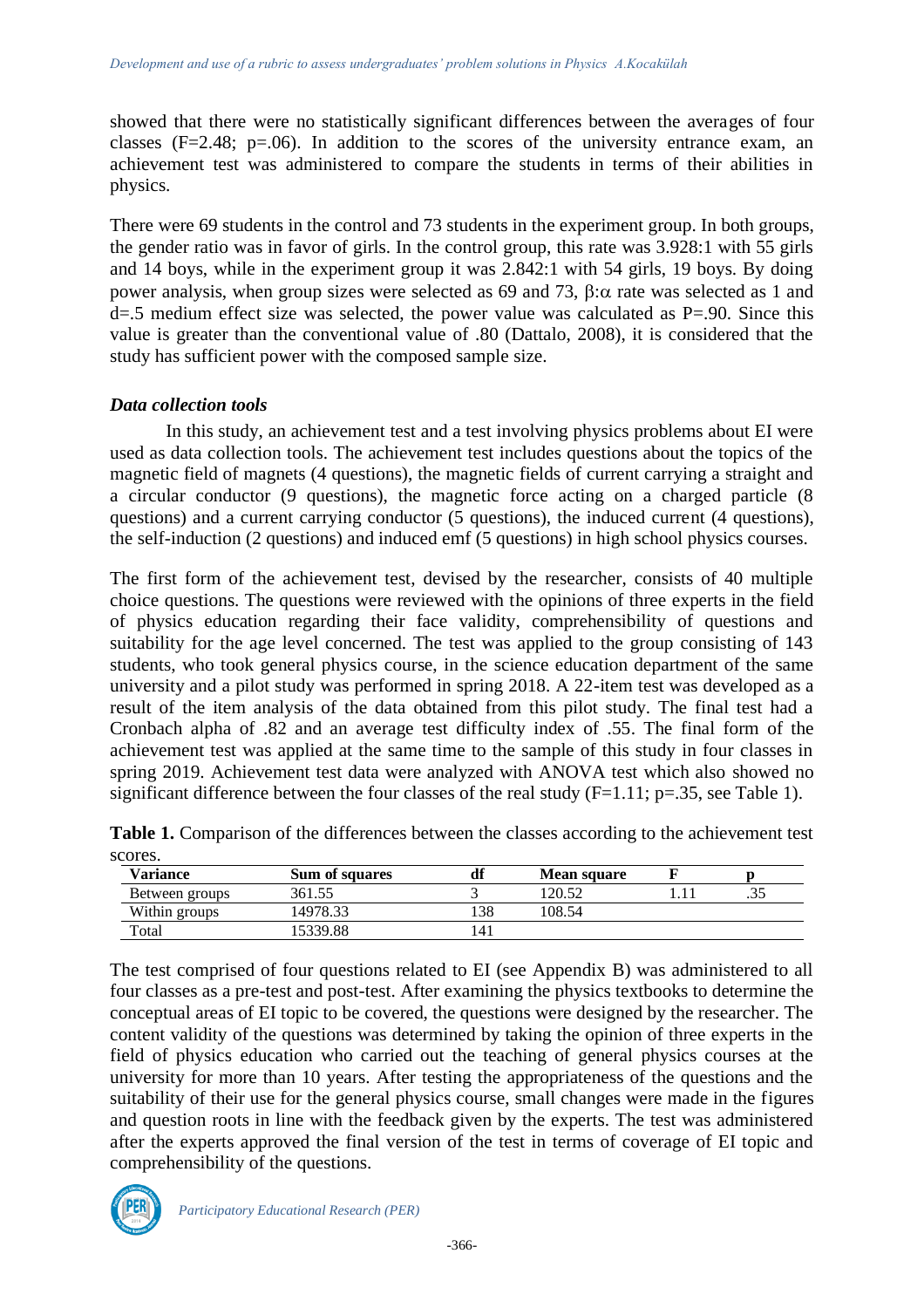#### *Experimental process*

#### *Development of rubric*

The teaching of Faraday's induction law unit was completed in two weeks and eight hours of lessons in both groups. In the next week, the students of the experiment group were educated on what a rubric was, what types of rubrics were, and how they could be developed and used. After the detailed introduction of rubrics, the students were asked to develop a rubric in small groups to evaluate the solutions to the problems related to EI. The students were divided into 15 groups in two classes, with approximately 4-5 students in each group, and were asked to form their rubrics as a group within one week. In the following week, students were asked to explain how they formed the rubrics and how useful and efficient their rubrics were in evaluating the problem solutions. While the students were free to decide on the type of rubric (holistic or analytical), it was stated that the developed rubric would be an effective tool to be able to make a reasonable and valid evaluation about learning of a student who solved the problem considering the evaluation criteria.

The following week, the groups started to present their rubrics. The most practical rubric was determined in two stages, using the sum of the points given by the researcher, the three experts in the field of physics education and spokesperson of a group that reflect the opinion of each group. Firstly, groups were allowed to make presentations in their classes and the highest scored rubric was determined. In the second stage, two classes were gathered in the conference hall and the rubrics, which received the highest score in both classes, were presented once again and the best rubric was chosen. Thus, instead of using a ready-made rubric, it was tried to ensure that all students participated in the rubric development process.

To score the solutions to the questions about EI, three groups chose to develop holistic rubrics while 12 groups developed analytical rubrics. The analytical rubric, which had six criteria topics, became the first in the final elimination. The selected rubric was then reviewed with the class and discussed whether it is a valid tool for performance assessment. In this discussion, six criteria topics in the rubric, the ratio of the criteria topics in the total points, the sub-evaluation criteria that form the criteria topics and the point values of these sub-criteria were finalized by reaching consensus on the views of the students. The correct order of the criteria titles and the percentage of scoring and the validity of expressions of the subevaluation criteria were verified by taking the approval of four experts in the field of physics education and two experts in the field of measurement and evaluation.

It should be noted that studies in both experimental and control groups were conducted by the same researcher. While the control group solved the selected questions without using the rubric, the experiment group discussed the feasibility of the rubric on these questions for two weeks period. The evaluation criteria of the rubric can be explained in detail by looking the solution of the first problem in Figure 1.

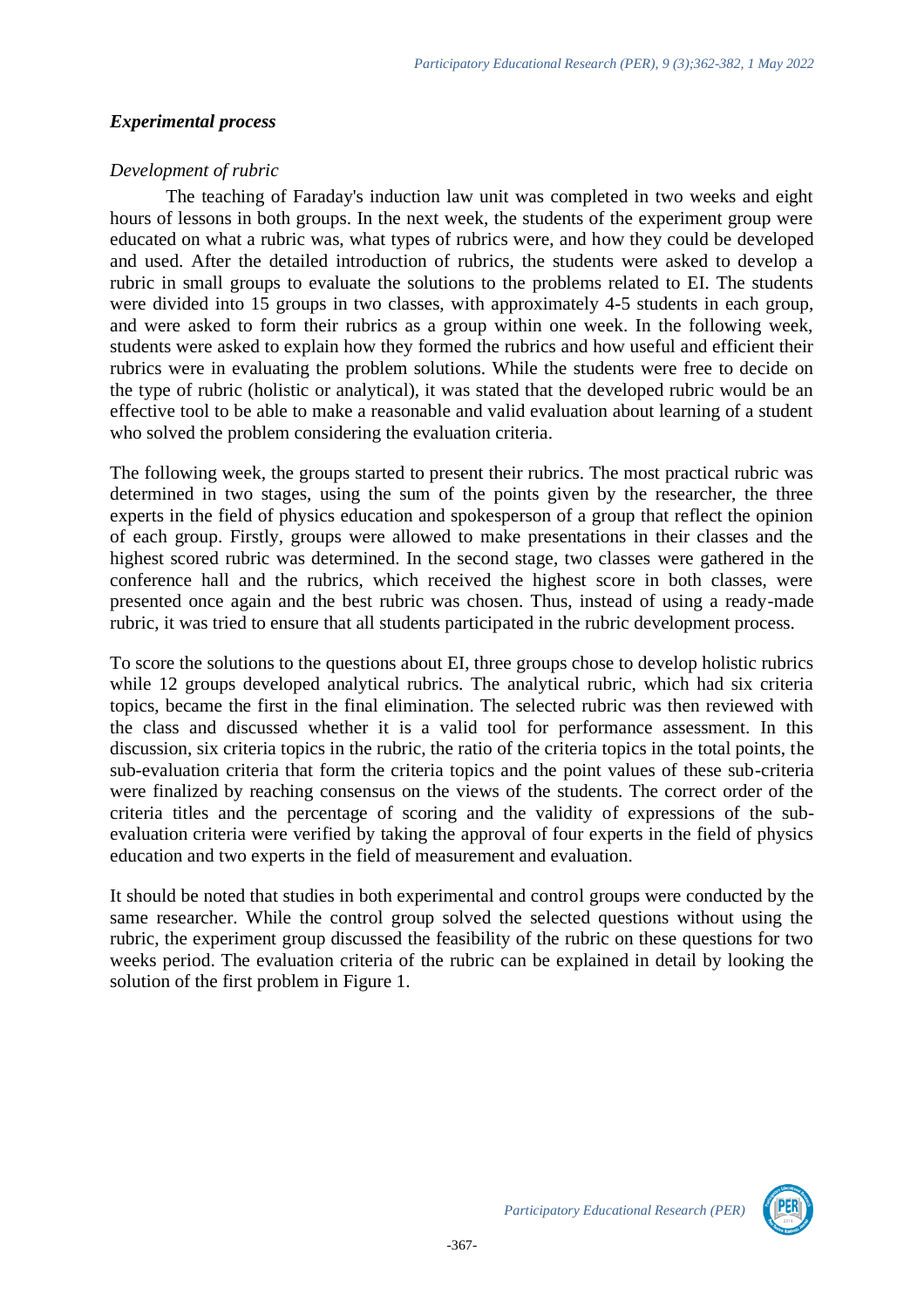

**Figure 1.** Solution of the first question using the designed rubric.

First, the source of the magnetic field should be determined, and the direction of this field should be indicated correctly. In the first question, the magnetic field source is a magnet, and the magnetic field is directed downwards from the north to the south pole. When the wheel rod is moved between the poles of the magnet, students must indicate that the flux passing through the closed circuit consisting of rails, rod and resistance has been reduced. The correct explanation of the 'flux change', which is the key concept in the formation of induced emf, is a prerequisite for the correct application of Lenz's law. Thus, students can determine the direction of the induced current using Lenz's law and the direction of the induced current for the first question will be from point b to point a. After the direction of the induced current is determined, the direction of the magnetic force can be found by using the right-hand rule. To find the magnitude of the magnetic force generated in the next stage, the value of the induced current is obtained with the  $i = \varepsilon/R = B19/R$  equation from the Ohm's law. Finally, the equation of F=ilB is solved and the result is calculated. The exact solution of the problem is completed by checking whether each physical quantity is written in the correct system of units.

# *Use of the rubric*

The experiment group was informed that they would use the rubric as an auxiliary tool while solving the EI problems and the problem solutions would be scored according to the evaluation criteria in the rubric by the researcher. When the teaching of the subject was completed, the students were asked to solve the problems in the post test via the rubric. Then, the researcher scored the solutions of the experiment and control group students' pre-test and post-test questions using the rubric. To ensure confidentiality in the scoring of both tests, students were asked to write their chosen nickname on the tests. Once the researcher completed the scoring of students' solutions, the data analysis was started.

# *Data analysis*

Rubric-based scores given by the researcher to the solutions of the students to pre-test and post-test questions in the experiment and control groups were analyzed to explore quantitative data. Descriptive statistics were used to determine the overall mean, standard deviation, skewness and kurtosis values and their standard errors, and the range of the researcher's scores for all questions.

Whether the analyzed variables had a normal distribution was determined by using Liliefors correction in Kolmogorov-Smirnov test and by calculating skewness and kurtosis values. Both skewness and kurtosis values were found to be ranging between −1 and +1. Additionally, histograms with normal curves, normal Q-Q plots, detrended normal Q-Q plots were also examined to be sure that assumptions for normality are fulfilled (Tabachnick &

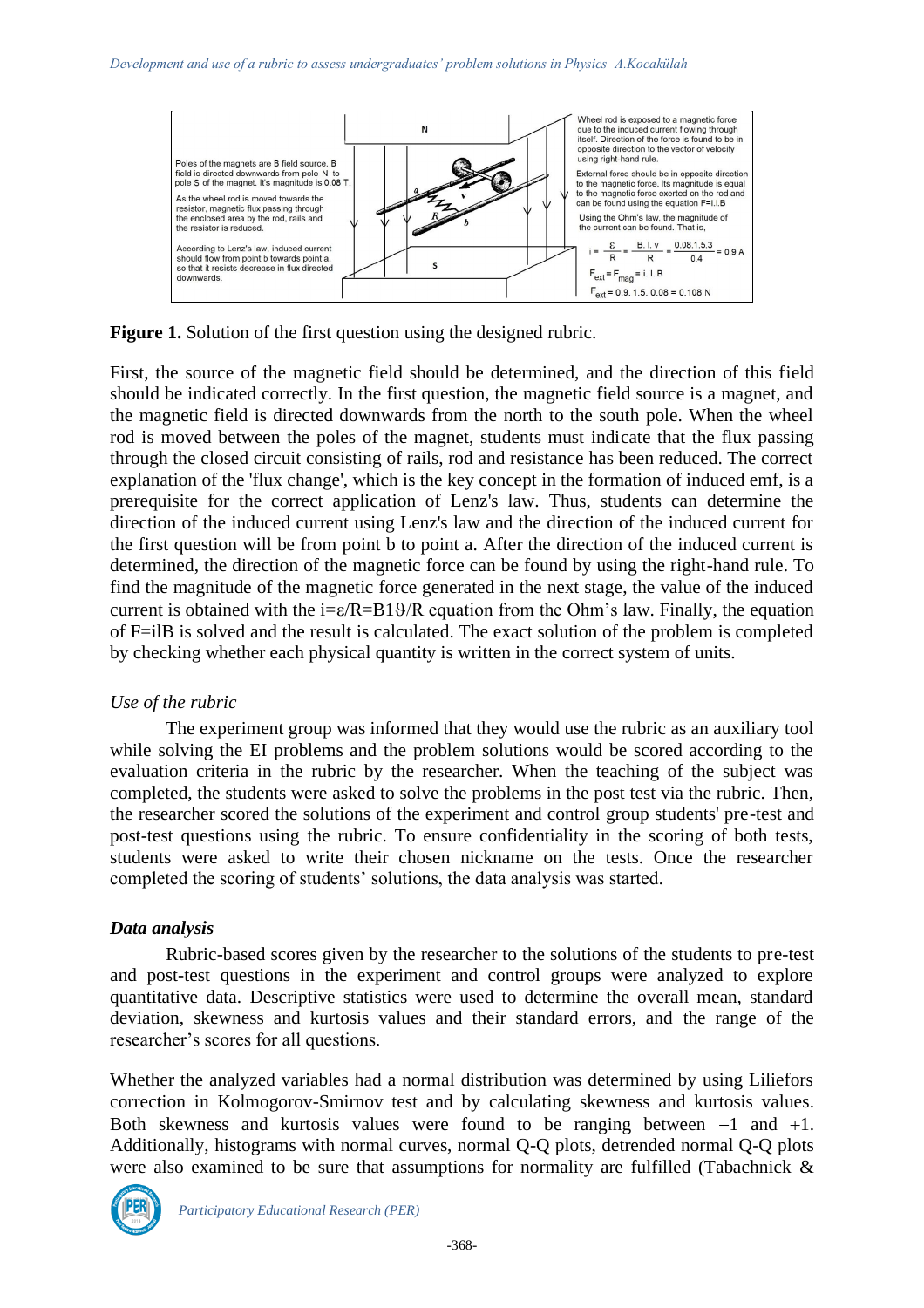Fidell, 2015). It was found that the scores of the students in the experiment and control groups in the pre- and post-tests were normally distributed. For this reason, parametric statistics (ttests, ANOVA, Pearson correlation, etc.) were used in the analysis of the data.

The qualitative definitions of the responses given to the pre-test and post-test questions and the conceptual features were presented to make comparisons of these features. First, it was described generally how students solve the pre-test questions in both groups, and then, the solution of a pre-test question of one student from each group was presented. Moreover, the same two students' solutions were given by outlining the general characteristics of solutions in the post test.

During qualitative analyses, six dimensions of the rubric (see Appendix A), which show the correct order of problem solutions in EI, were considered. The first dimension involves the definition of the source, direction and magnitude of the magnetic field. The next dimension includes whether there is a change in magnetic flux and weights 25% of total performance in the solutions. The third-dimension weights 30% of the solutions and requires identifying the direction of the induced current. In the fourth dimension, direction, and magnitude of magnetic force, which weights 20% of the performance, should be defined. In the next two dimensions, equations should be solved and written in correct units and symbols that weight 10% and 5% respectively in the complete solution to the related question.

To determine the validity of the scoring to the students' solutions, linear regression analyses were performed to check the congruence between the scores of the researcher and the second coder. Another way to examine the validity of the scoring was to check whether the inferences based on the scores collected with the rubric were supported by evidence collected by another instrument that was used as a criterion (Wu, Wu & Hsu, 2014). In this study, criterion-related validity was calculated by examining Pearson's correlations between the pre-, post-test rubric scores and achievement and final exam scores respectively. The final exam test of the general physics course includes 24 multiple-choice questions which are similar to the questions solved by students using the rubric. The average difficulty index of the final exam test was .60. Based on the item analyses, the difficulty level of the items ranged from .27 to .92 values and the discrimination index of the items ranged between .31 and .68 values. The Cronbach-alpha reliability coefficient of the test was .82.

Several methods were used to determine the reliability of coding. Firstly, an independent coder in the physics education department was asked to score the solutions of the students to the four questions by using the rubric. The second coder was one of four physics education specialists who followed the development process of the rubric from beginning to end and examined the criteria topics and the scoring percentages of these topics and the statements of the sub-evaluation criteria. When the scoring of the second coder was completed, independent samples t-tests were conducted to determine the difference between the scores of the researcher and the second coder.

Secondly, the Pearson's correlation analysis between the scores of the researcher and the second coder was performed to determine the agreement between the two raters. However, Weir (2005) argues that Intraclass Correlation Coefficient (ICC) should be preferred because the correlation analysis does not determine the systematic errors made. Therefore, ICC values were calculated for each of pre- and post-test question scores of two coders.

Lastly, the reliability of the rubric as a scoring tool can be evaluated by using Cronbach's



*Participatory Educational Research (PER)*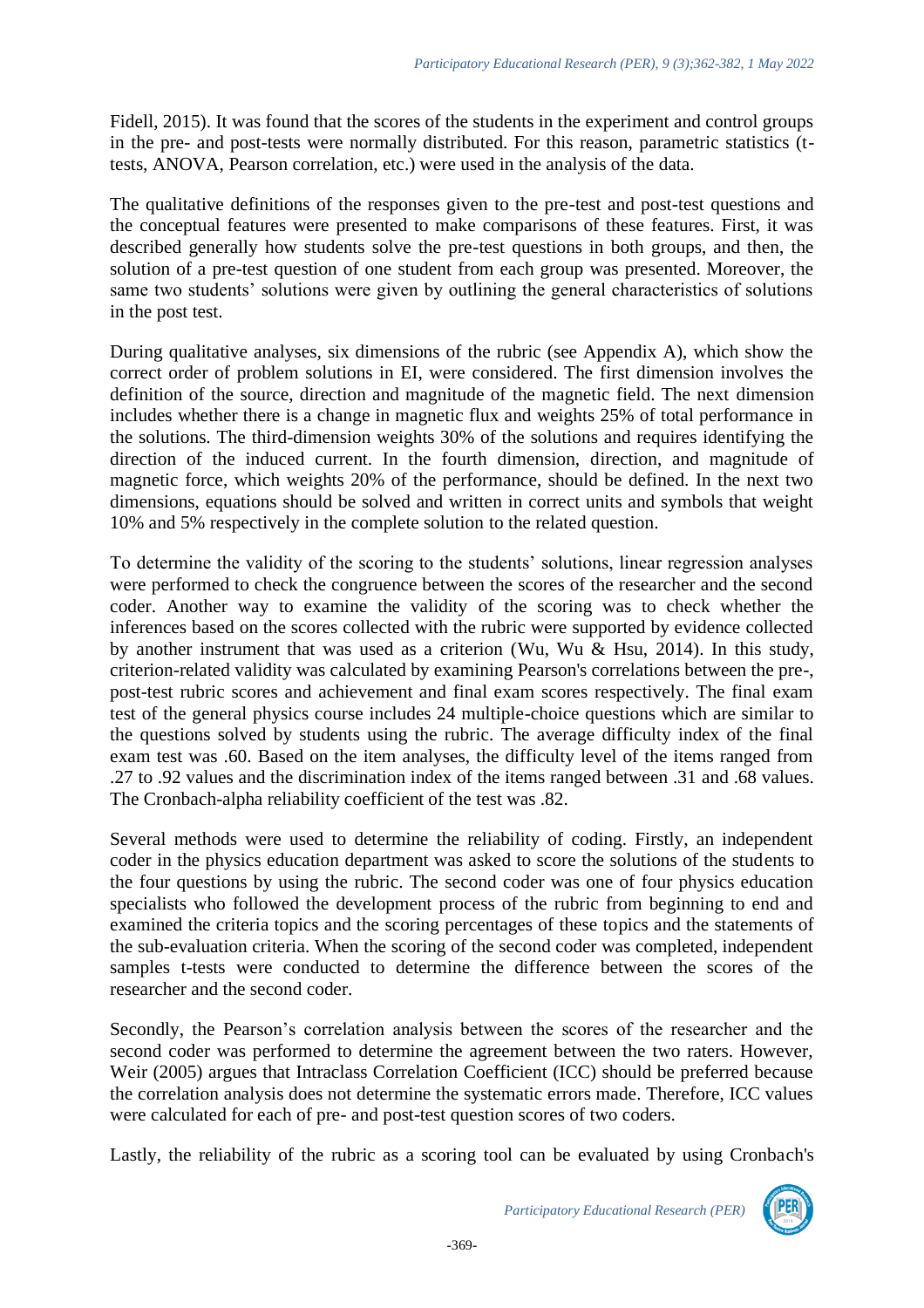alpha coefficient, since the same student's solution to four different questions is scored using the rubric by each coder. This coefficient is an indicator of the internal consistency of the rubric and generally Cronbach's alpha values over .70 are considered as acceptable (Angell, 2015; Kocakülah, 2010). Thus, the Cronbach-alpha reliability coefficient was also calculated to investigate the single coder reliability of the researcher for both tests.

#### **Results**

#### *Investigation of the assessment scores*

Each question in the pre- and post-tests is evaluated on a maximum of 100 points using the rubric. Descriptive statistics are presented in Table 2. In the control group, the mean score given by the researcher in the pre-test was 8.03 and the standard deviation was 3.57, after the instruction, it reached the value of  $25.18\pm7.14$  by increasing in the post test. While the average score before the instruction in the experimental group was  $8.19\pm3.83$ , with a notable increase in the post test, it reached the value of  $80.77 \pm 7.45$ .

|                          | <b>Experiment group</b> |               | Control group   |             |
|--------------------------|-------------------------|---------------|-----------------|-------------|
| <b>Researcher scores</b> | <b>Pre-test</b>         | Post-test     | <b>Pre-test</b> | Post-test   |
| Mean                     | 8.19                    | 80.77         | 8.03            | 25.18       |
| SD                       | 3.83                    | 7.45          | 3.57            | 7.14        |
| Skewness $(p^*)$         | 0.45(0.20)              | $-0.55(0.20)$ | 0.23(0.20)      | 0.14(0.20)  |
| Range                    | $0.50 - 19.00$          | 59.50-96.25   | 1.00-17.75      | 12.25-42.75 |

**Table 2.** Descriptive statistics of the researcher scores in two groups.

\* Shows the value of significance obtained from the Kolmogorov-Smirnov test for normality

Paired samples t-test was used to investigate the changes in the test scores of the groups. The pretest and posttest mean of the experimental group was statistically significant (t=73.04;  $p=0.00$ ;  $d_{rep-means}=8.79$ ) while a considerable increase was observed in the test averages of the control group ( $t=22.99$ ;  $p=.000$ ;  $d_{rep-means}=2.77$ ). On the other hand, difference between the pre-test means of the experiment ( $\bar{X}_e = 8.19$ ) and control ( $\bar{X}_c = 8.03$ ) groups was analyzed with independent samples t-test and no statistically significant difference was found (t=.26; p=.80). However, there was a significant difference between the post-test mean scores of the two groups ( $\bar{X}_e = 80.77$ ;  $\bar{X}_c = 25.18$ ; t=45.35; p=.000) and Cohen's d was calculated as d=7.62 which corresponds to a large effect (Cohen, 1988).

#### *Qualitative descriptions about problem solutions*

A qualitative description of the answers to the questions is presented below. Before the instruction, the students in both groups intuitively responded to the question by writing emf or magnetic force formula without finding the source of the magnetic field and indicating the direction of the magnetic field. In doing so, they mixed the  $\varepsilon = B19 \sin \alpha$  formula with the formula of magnetic force and mostly wrote  $F=B\hat{S}\sin\alpha$ . This confusion exists not only in the formula but also in the application of the right-hand rule. The students, who try to apply the right-hand rule, use magnetic field and current direction and try to define the direction of emf, instead of defining the direction of magnetic force.

In all questions, flux change should be analyzed thoroughly and induced current or emf should be interpreted accordingly, but students cannot go beyond specifying the direction of magnetic field and/or magnetic force. This distress is manifested by their use of the concept of

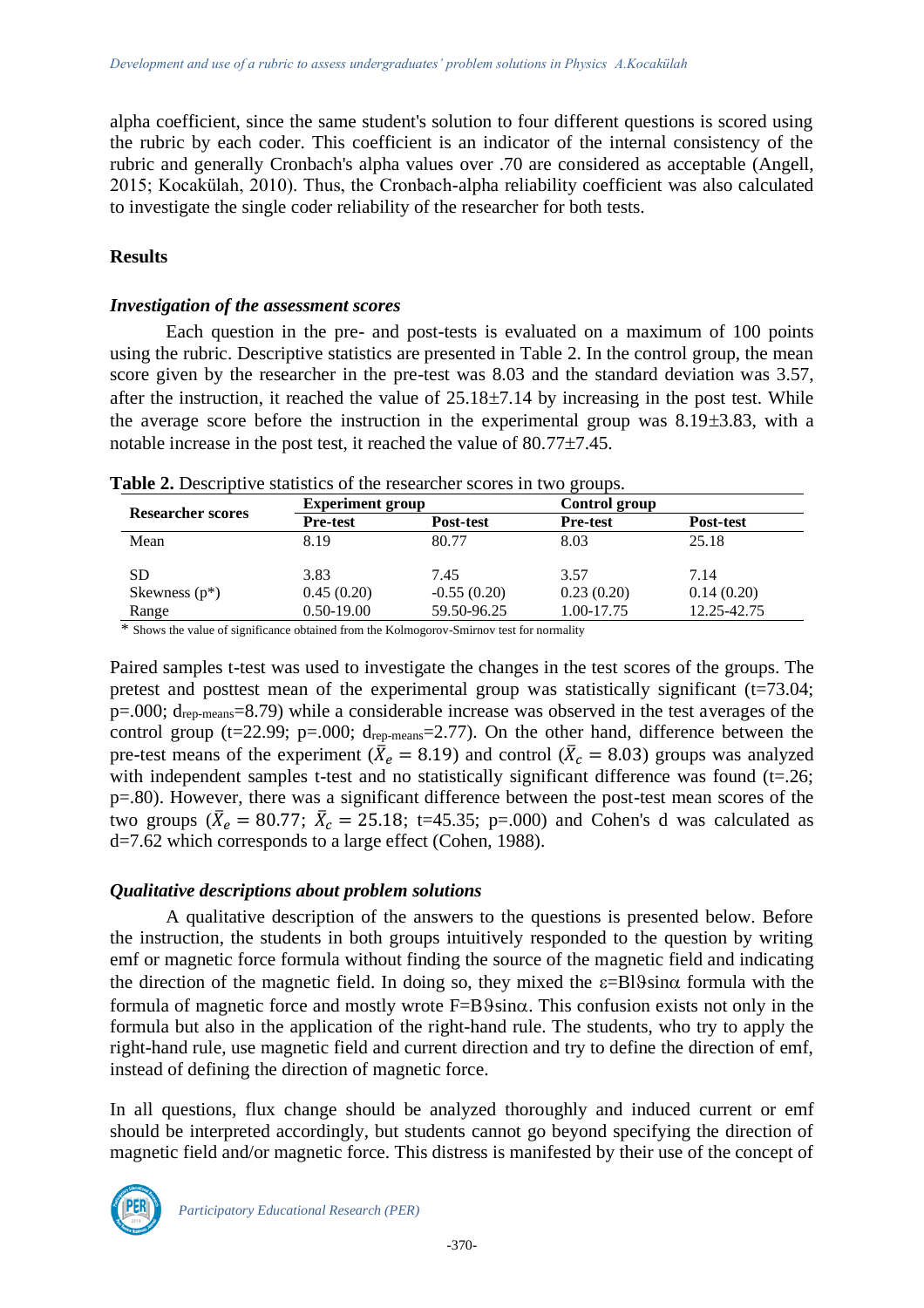current instead of flux. Indeed, students answered the questions as, for example, ''to increase the current, we should pull the rod'' and ''when the switch is closed, the current passing through the ring increases''.

The main problem for the students in the pre-test is the inability to define how the induced current is produced. In this case, the students find the way out by not questioning whether there is a change in the magnetic flux through the area that is enclosed by the conductor but by considering the direction of the current generating the magnetic field (question 4) or the direction of the current supplied from the power source (question 2), and by determining the direction of induced current in the same or opposite direction to that current supplied from the power source.

Figure 2 shows the solutions of the students to the first question before the instruction. In both groups, the students did not draw the direction of magnetic field, force and emf. While the experiment group explained that ''magnetic field is directed from the pole N to the pole S'', the control group wrote unsure statements such as ''the direction of F from N to S may be correct". Control group tried to calculate the magnitude of the magnetic force with the equation of F=B91 by confusing the emf formula with magnetic force formula. The experimental group student, however, was affected by the electric force formula in electrostatics and derived the F=Bi equation for magnetic force but could not go any further. In both groups, the students tried to calculate the magnetic force without mentioning the formation of the induced current and the change in magnetic flux.



**Figure 2.** Solutions of the selected students in the a-control and b-experiment groups to the first question in the pre-test.

Figure 3 presents the same two students' responses to the first question in the post test. The student in the experiment group started by defining the source of the magnetic field, and then indicated the direction of the magnetic field. After defining the closed circuit in which the induced current will flow, it was emphasized that there is a decrease in the flux as the closed area decreases with the movement of the wheel rod. The student stated with a reason that the decrease in flux would create an induced current which should flow from point b to a. Although the student did not associate the direction of the magnetic force with the induced current by using the right-hand rule, she found it in the correct direction according to the direction of the external force. In the last stage, emf and current values were miscalculated, and the magnitude of the magnetic force was not found.

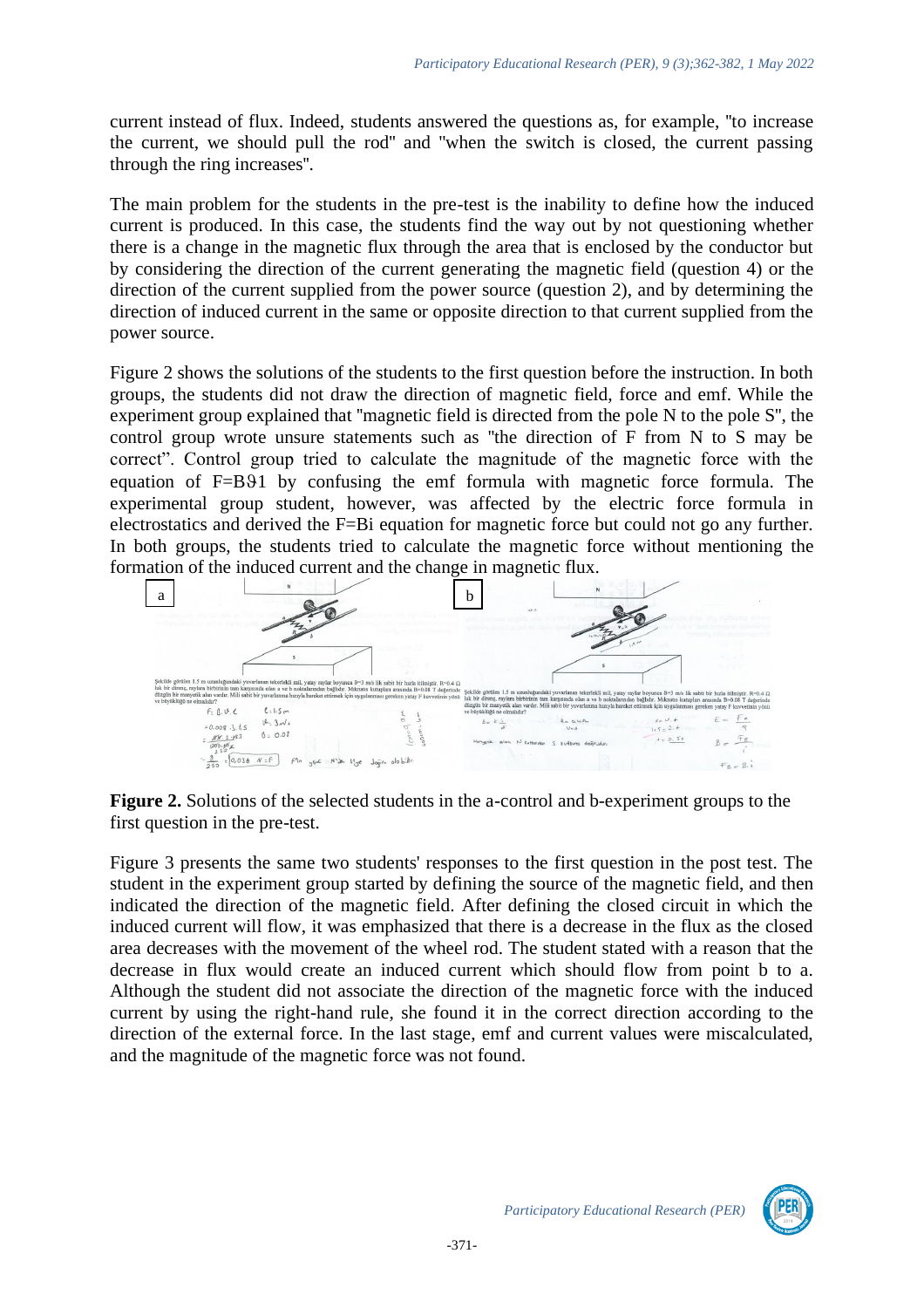

**Figure 3.** Solutions of the selected students in the a-control and b-experiment groups to the first question in the post-test.

After the instruction, the student in the control group showed the direction of the magnetic field lines between the magnet poles correctly. He showed how he found the magnetic force direction by indicating how he applied the right-hand rule for the conductor frame. However, he drew magnetic force vector incorrectly on the figure instead of the direction of the induced current and confused these two concepts together. It was enough for the student that the conductor should be in the magnetic field and move to form an induced current. The formation of the induced current and its effect on the movement of the conductor is ignored. Finally, the student, who wrote the equations for emf and magnetic force as correct, reached the correct result with the right system of units.

# *Testing the validity of the rubric*

A regression analysis was performed to check the validity for each of the four questions in the rubric. In this way, the accuracy of the scoring of the researcher was checked by looking at the agreement level between the scores of the researcher and the second coder. As shown in Table 3, it was found that there were significant positive functional relations (see values R and p) related to the scores of two coders for the questions in both tests.

| <b>Ouestion</b> | Pre-test |          |                |          |      | Post-test |      |                |          |      |
|-----------------|----------|----------|----------------|----------|------|-----------|------|----------------|----------|------|
| <b>Number</b>   | b        | $\bf{R}$ | $\mathbb{R}^2$ | F        |      | b.        | R    | $\mathbb{R}^2$ | F        |      |
|                 | .974     | .983     | .966           | 1913.024 | .000 | .988      | .988 | .976           | 2750.079 | .000 |
| 2               | .958     | .986     | .972           | 2347.377 | .000 | .933      | .983 | .967           | 1935.978 | .000 |
| 3               | .857     | .827     | .684           | 144.853  | .000 | .948      | .970 | .942           | 1080.880 | .000 |
| 4               | .929     | .957     | .917           | 737.576  | .000 | .981      | .992 | .985           | 4388.370 | .000 |
|                 | .959     | .966     | .933           | 983.610  | .000 | .979      | .986 | .972           | 2455.985 | .000 |
| 2               | .915     | .905     | .819           | 320.536  | .000 | .994      | .970 | .942           | 1148.907 | .000 |
| 3               | .925     | .897     | .805           | 293.552  | .000 | .921      | .942 | .886           | 554.246  | .000 |
| 4               | .938     | .938     | .880           | 521.260  | .000 | .938      | .939 | .881           | 527.903  | .000 |
|                 |          |          |                |          |      |           |      |                |          |      |

**Table 3.** Regression analyses of the researcher's rating on the independent coder's rating for each question in the pre- and post-tests.

Secondly, the correlation analysis was made to calculate criterion-related validity of the scoring by rubric and the relationship between the rubric scores and the selected test scores that were taken as criteria was investigated. When the achievement test scores were taken as criteria for the pre-test scores, the correlation coefficient was calculated as  $r = .661$  for the control group and  $r = .684$  for the experimental group. On the other hand, when the final exam

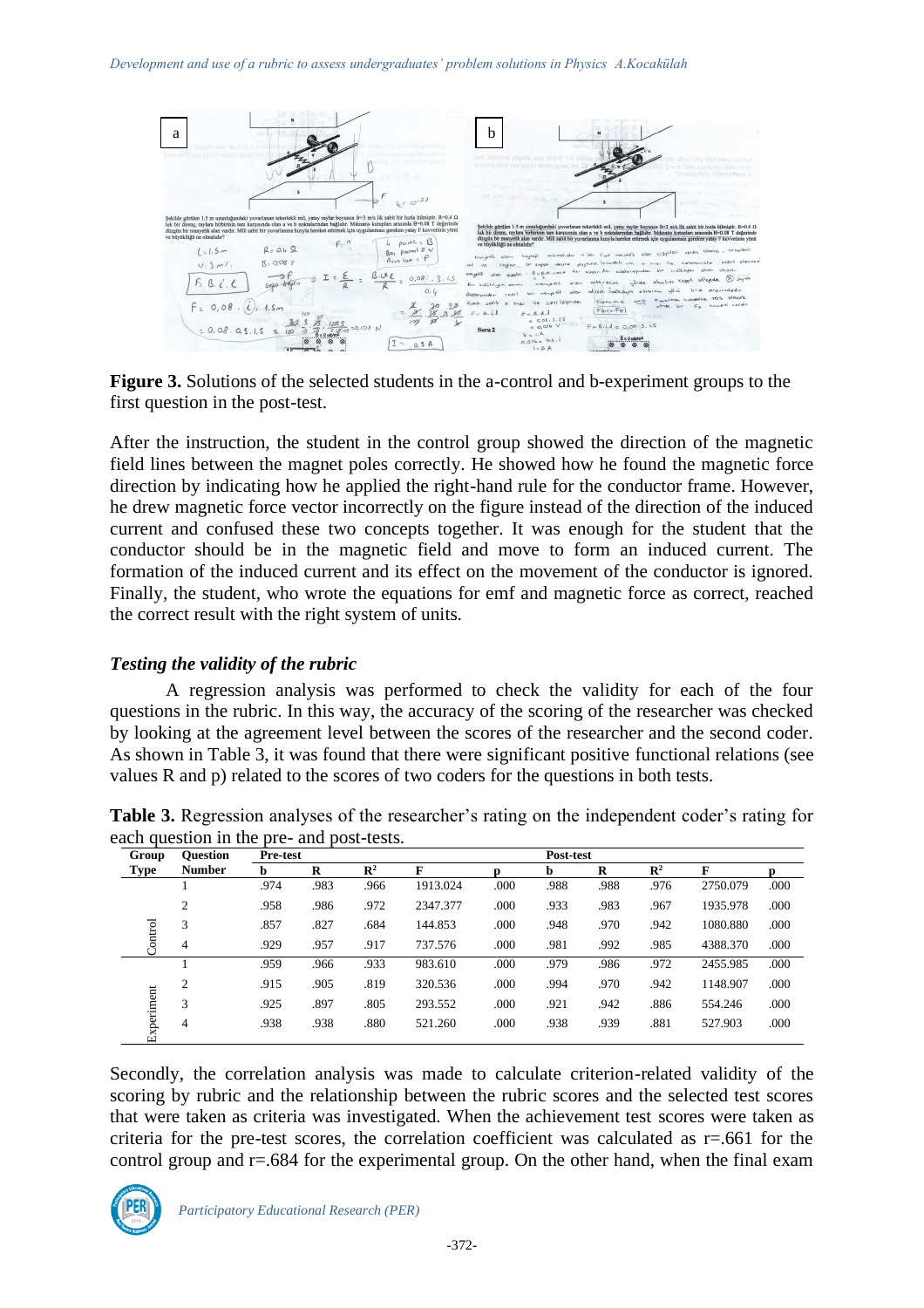scores were accepted as criteria for the post-test rubric scores, the correlation values of  $r = .761$ and r=.784 were obtained for the control and experiment groups respectively. As the correlation values were found to be significant at  $.01$  level ( $p=.000$ ), it can be assumed that the rubric scores were consistent with the scores of achievement test and final exam and were valid to determine the cognitive level of the students.

#### *Reliability of the rubric in scoring students' solutions*

Firstly, independent samples t-test analysis was performed to determine the level of agreement between the researcher and the second coder in assessing the scores for the problem solutions in both groups. The t-test results showed no statistically significant differences in the pre- and post-tests as shown in Table 4.

**Table 4.** Results of t-test analyses showing a comparison of researcher and independent-coder scores.

|                |             | <b>Pre-test</b> |           |       |                |                     |       | Post-test      |           |       |                     |           |       |
|----------------|-------------|-----------------|-----------|-------|----------------|---------------------|-------|----------------|-----------|-------|---------------------|-----------|-------|
| Question       | number<br>ä | <b>Control</b>  |           |       |                | <b>Experimental</b> |       | Control        |           |       | <b>Experimental</b> |           |       |
|                |             | $\overline{X}$  | <b>SD</b> | t(p)  | $\overline{X}$ | <b>SD</b>           | t(p)  | $\overline{X}$ | <b>SD</b> | t(p)  | $\bar{X}$           | <b>SD</b> | t(p)  |
|                | A           | 8.23            | 5.13      | .07   | 8.64           | 5.64                | .06   | 18.12          | 6.86      | .26   | 83.53               | 10.26     | .20   |
|                | B           | 8.29            | 5.18      | (.95) | 8.70           | 5.67                | (95)  | 17.81          | 6.86      | (.79) | 83.19               | 10.33     | (.84) |
| $\overline{2}$ | A           | 9.58            | 6.80      | .01   | 9.62           | 6.54                | .11   | 27.55          | 10.13     | .02   | 81.26               | 10.29     | .27   |
|                | в           | 9.56            | 6.99      | (99)  | 9.74           | 6.46                | (91)  | 27.58          | 10.67     | (.98) | 81.71               | 10.04     | (.79) |
| 3              | A           | 7.10            | 5.00      | .19   | 7.30           | 4.38                | .04   | 25.96          | 8.20      | .02   | 80.44               | 7.99      | .19   |
|                | в           | 6.94            | 4.82      | (.85) | 7.33           | 4.25                | (.97) | 25.98          | 8.39      | (.98) | 80.70               | 8.17      | (.85) |
| 4              | A           | 7.20            | 4.57      | .07   | 7.19           | 3.36                | .12   | 29.22          | 13.72     | .05   | 77.84               | 7.91      | .13   |
|                | B           | 7.26            | 4.71      | (94)  | 7.26           | 3.36                | .90)  | 29.33          | 13.88     | .96)  | 77.67               | 7.92      | .90)  |

\* A denotes the researcher and B denotes the independent coder

Secondly, the inter-rater reliability was calculated by using the two-way mixed model and the consistency procedure for each question and the average of four questions in the pre-test and the post-test. As seen in Table 5, the ICC coefficients calculated for the average scores of raters are above .90, which indicates an excellent agreement among the raters. When the raters are compared based on each question, the ICC coefficients yield excellent agreement among coders except for the third question which indicates good level of agreement with the .897 and .826 values in the pre-test scores for both the experiment and the control groups, respectively. The 95% confidence interval of the third question for the experiment group ranges between .841 and .934 that indicates the level of reliability changes from good to excellent. On the other hand, the lower and upper limits of 95% confidence interval for the third question of the control group range between .734 and .889, which indicates the change in the level of reliability from moderate to good. Although the ICC value of the second question for the experiment group in the pre-test is above .90, its 95% confidence interval ranges between .852 and .939 with a changing reliability level from good to excellent. However, the ICC values for the scores of the rest of the questions in the pre-test and each question in the post test for both groups are over .90, including the lower limit of the 95% confidence interval that indicates an excellent level of reliability.

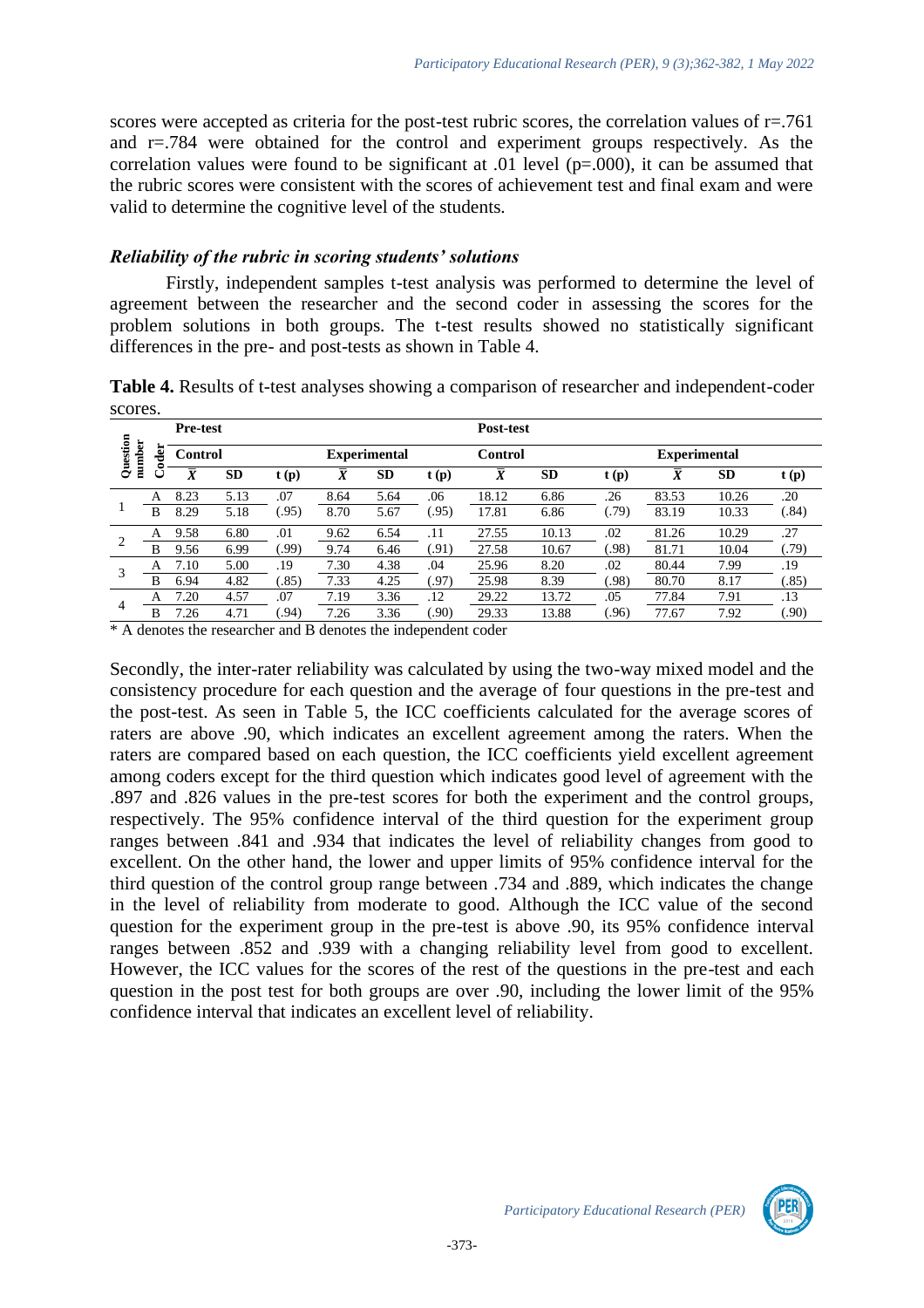| <b>Test</b><br>type | Group<br>type | <b>Ouestion</b><br>number | <b>ICC</b> | 95%<br>confidence<br>(lower-<br>interval<br>upper bounds | <b>Test</b><br>type | Group<br>type | <b>Ouestion</b><br>number | <b>ICC</b> | 95% confidence<br>interval (lower-<br>upper bounds |
|---------------------|---------------|---------------------------|------------|----------------------------------------------------------|---------------------|---------------|---------------------------|------------|----------------------------------------------------|
|                     |               |                           | .983       | $(.973-.989)$                                            |                     |               |                           | .988       | $(.981-.993)$                                      |
|                     |               | $\overline{c}$            | .986       | $(.977-.991)$                                            |                     |               | ↑                         | .982       | $(.971-.989)$                                      |
|                     |               | 3                         | .826       | $(.734 - .889)$                                          |                     |               | 3                         | .970       | $(.952-.981)$                                      |
|                     |               | 4                         | .957       | $(.931-.973)$                                            |                     |               | 4                         | .992       | $(.988-.995)$                                      |
|                     | Control       | $1 - 4$                   | .969       | $(.951-.981)$                                            | Post-test           | Control       | $1 - 4$                   | .961       | $(.938-.976)$                                      |
| Pre-test            |               |                           | .966       | $(.946-.978)$                                            |                     |               |                           | .986       | $(.978-.991)$                                      |
|                     |               | 2                         | .905       | $(.852-.939)$                                            |                     |               | $\overline{c}$            | .970       | $(.953-.981)$                                      |
|                     |               | 3                         | .897       | $(.841-.934)$                                            |                     |               | 3                         | .941       | $(.908-.963)$                                      |
|                     |               | 4                         | .938       | $(.903-.961)$                                            |                     |               | 4                         | .939       | $(.904 - .961)$                                    |
|                     | Experimental  | $1 - 4$                   | .963       | $(.941-.976)$                                            |                     | Experimental  | $1 - 4$                   | .986       | $(.977-.991)$                                      |

**Table 5.** ICC estimates with 95% confidence interval for rubric scores.

Finally, Cronbach-alpha coefficient was calculated to determine the reliability of the researcher's scores for four questions. The reliability of coding made by a single rater is close to the threshold value of .70 and takes values above .70 as can be seen in Table 6.

**Table 6.** The reliability analysis results of the researcher's scores for four questions in the pre- and post-tests.

|                            | Control group   |           | <b>Experimental group</b> |                  |
|----------------------------|-----------------|-----------|---------------------------|------------------|
| Type of analysis           | <b>Pre-test</b> | Post-test | Pre-test                  | <b>Post-test</b> |
| Cronbach-alpha coefficient |                 |           |                           |                  |

#### **Discussion and conclusions**

In this study, the effect of a rubric developed with students on their problem-solving performances related to the EI was investigated. It was found that the average of the post-test scores of the experimental group in which the rubrics were used in problem solving process was significantly different from the average scores of the control group. Such a result suggests that if students, who use rubrics, know what they need to focus on and what steps they need to follow, their success in problem solving is significantly improved. Similarly, an increase in students' expertise of problem solving in kinematics (Hull et al., 2013) and calculus (Auxtero & Callaman. 2021) and improvement in students' chemical problemsolving skills (Shadle et al., 2012) were reported in other studies in which the students were able to establish a relationship more easily between the qualitative definition of the related concept and its mathematical definitions in the form of equations. These findings indicate that students can provide the correct answer to the problem and present the rationale for the solution indicating the problem is understood correctly using the rubrics in which step-by-step problem-solving stages are determined.

It was tried to take some precautions against the threats to internal validity in this study. For instance, students were randomly assigned to groups and groups were trained by the same person against the history threat. Ariel, Bland and Sutherland (2021) suggest inclusion of a control group as a design consideration which is applied in this study to alleviate the threat of maturation. The comparison of post test scores between the experiment and control group allowed the researcher testing the effect of rubric use beyond the maturational changes within the subjects. Employing a control group that did not use the rubric was also helped to avoid the potential threat of testing and to clarify whether changes in achievement of groups were caused by the development and use of the rubric or by the testing itself. The same strategy is used to reduce the potential threat of regression. Regression effect may be experienced by both groups and can be controlled for by the control group change. A second method to

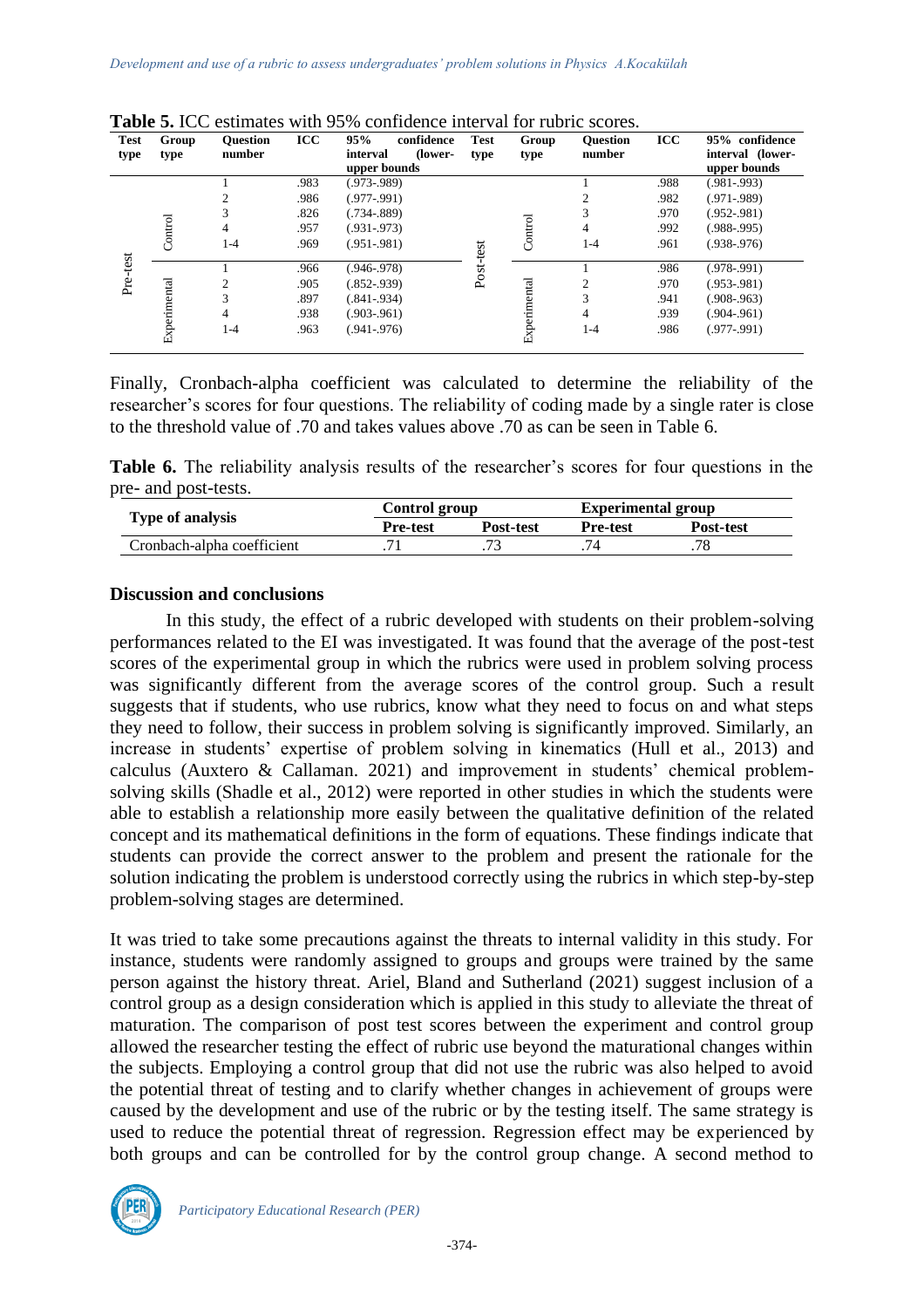manage regression is considered to use stratified randomization. It is thought that university entrance examination scores could provide stratified randomization because equivalent numbers of students with high, middle, and low values are randomized to each class in this study. Such randomization to groups may prevent selection threat to internal validity. However, the researcher decided to assess both groups' equivalency prior to study on their physics abilities. Therefore, physics achievement test was used for this purpose.

Reinforcement of motivation strategy (Ariel et al., 2021) was used to contribute to the students' desire to participate and to minimize mortality threat in this study. This was basically achieved by engaging students to the design process of the rubric. Group contamination threat was tried to be managed by limiting communication between the students in both groups. Courses were set in different days to prevent control group students to learn rubric use in the experiment group and somehow apply it themselves that could reduce post-test differences between both groups. Statistical powers of the tests were provided to make valid interpretations and normal distribution of data from each group was checked to ensure that certain assumptions of parametric statistics were not violated against the threat of statistical conclusion validity. Moreover, accuracy in measurement over time is considered as vital in reducing instrumentation threat which is reported to be posed when the test does not have adequate reliability (Ariel et al., 2021). Thus, a rubric with accepted levels of reliability and validity was developed and used to reveal any difference between groups as a result of experimental manipulation.

The validity of the rubric was examined by applying regression analysis to the researcher's and the second coder's scores for each question. The high correlation values between the scores of the coders for both tests (the lowest value is  $r = .827$  for the scores of the third question of the pre-test of the control group) show that both coders used the rubric in the same way and similar scorings of the raters can be attributed to a clear and the same interpretation of the scoring criteria of the rubric designed in this study. This finding also suggests that the developed rubric in this respect can be used to make valid evaluation of students' performance independent of the scorer.

In this study, not only the content validity of the rubric is ensured by providing how the rubric is constructed, but also the criterion-related validity is presented by comparing the scores obtained from the rubric with external criteria such as achievement test and final exam scores. On visiting the literature, external validity was reported with modest correlation values between .40 and .60, in many studies based on the correlations between the rubric scores and other measurements such as post course evaluations or tests of prior knowledge (Jonsson & Svingby, 2007). In this study, the correlation values between the pre- and post-test rubric scores and achievement and final exam scores were found to be lowest .661 and highest .784, respectively. These values are higher than the values obtained in other studies in the literature, and it could be argued that the scores obtained from the rubric developed in this study can be a good predictor of the students' pre-knowledge and post-teaching status.

To reveal the reliability of the scoring by rubric for the problem solutions of the students, ICC coefficients were also calculated. ICC coefficient, which is deemed to be a more desirable measure of inter-rater reliability and reflects together the level of consistency by presenting correlation between the scores of the raters and the level of consensus by indicating whether the raters have the same score, should have the value above .90 that indicates excellent reliability (Gray, Connolly & Brown, 2019; Koo & Li, 2016). Yet, in the literature, no study gives the ICC values of inter-rater reliability for the rubric scores of the students' solutions to

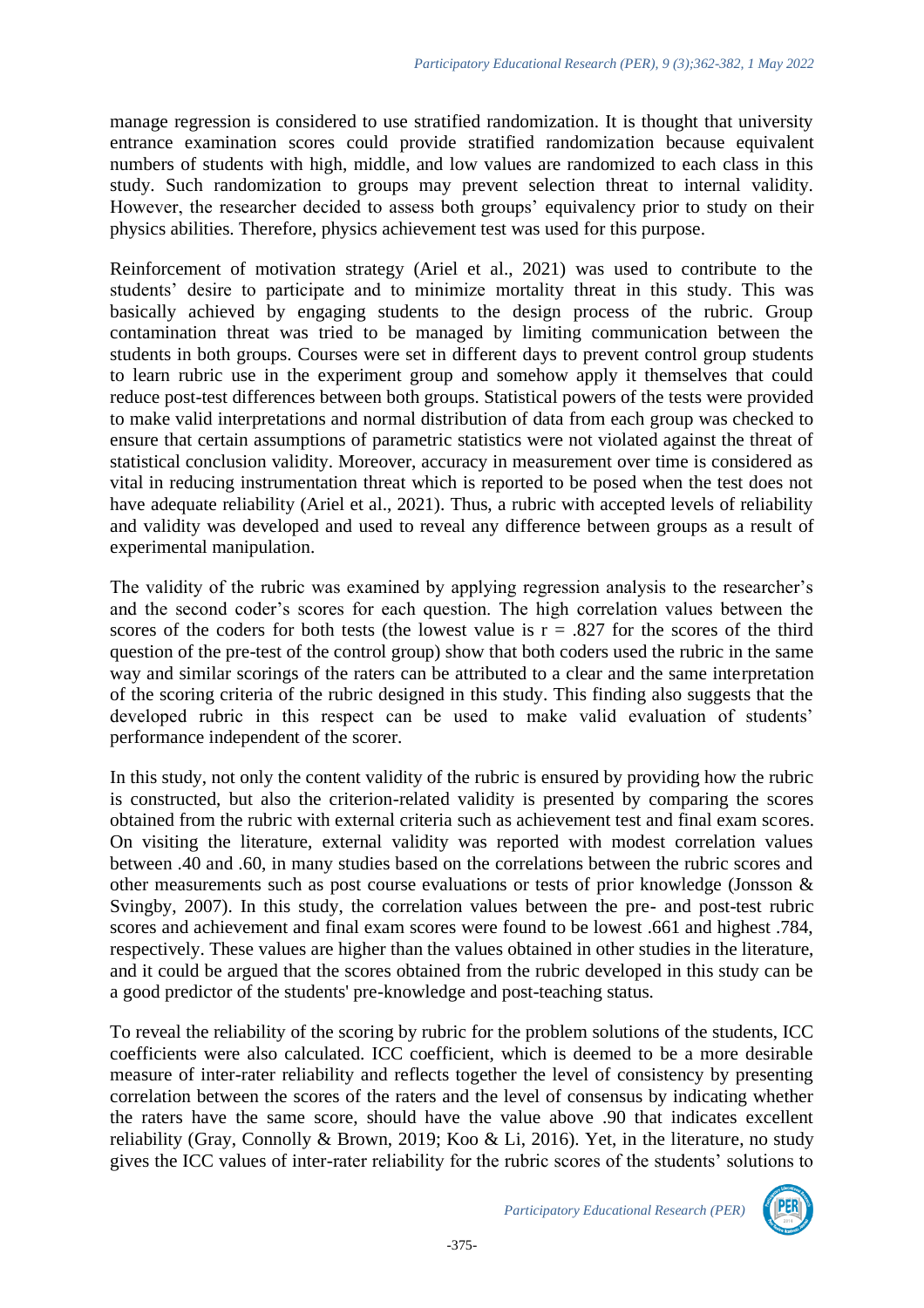the physics problems. Furthermore, Brookhart and Chen (2015) argue that appropriate reliability values would change according to the purpose of the study and that the ICC value of .80 and above is considered acceptable in the studies. It may therefore be stated that the ICC values in this study are acceptable and student performances can be interpreted very similar by raters using the developed rubric.

The Cronbach-alpha reliability analysis of the same coder scores for four different questions in the same content yielded values above .70 for the pre- and post-test questions in both groups. This finding is consistent with the results of Kocakülah's (2010) study in which the values of .77 and .75 obtained for the pre- and post-test data from the analytical rubric that was developed to score undergraduates' solutions of problems in mechanics. Obviously, distinct feature of the evaluation criteria and performance level definitions allow the raters how to use the rubric. Therefore, coding with a well-designed rubric will not change according to the scorer type and even in questions with different context in the same topic, consistent coding can be made.

In this study, it has been demonstrated that undergraduate students' problem-solving performances on a topic of EI is improved considerably and there is a need for studies using a developed rubric to make more evaluations to students' problem solutions in a selected science topic. The reason for the increase in problem solving performance of the students with rubric is thought to be the preparation of the rubric together with the students instead of giving them a rubric prepared beforehand. Indeed, studies that report no significant increase in students' performance used rubrics with clearly designed criteria and attainment levels but distributed them without instructing students (Panadero & Jonsson, 2013). In this study, the participation of the students during the preparation of the rubric was not only related to how they would use the rubric, but also to understand what the content of the rubric was and what was being evaluated. Such an activity is considered as 'motivational instruction method' by Zheng, Ding, Lu and Branch (2020). In addition, the application of the rubric's criteria on different physics problems is thought to have a significant effect on the development of the students' conceptual understanding. The most important indicator of this was that the experimental group students correctly defined flux changes, determined the direction of the induced current correctly and verified the direction of the current by indicating the direction of the magnetic force during the analysis of solutions to the post test questions. Moreover, it could be argued that the use of the rubric allowed students to consider the concepts of field and flux as separate criteria and prevented the confusion of these concepts as indicated by Karam (2014).

It has been observed that the control group students who do not consider flux change, have tried to use the mathematical equations. This finding suggests that the rubric allows students to review their decisions by focusing on the conceptual basis underlying the physical phenomenon during problem solving and, in the meantime, it eases in what aspect they should consider. Indeed, the control group students have concluded that the conductor which does not carry current will be under the influence of magnetic force when it is in the magnetic field instead of focusing on flux change and its effect on the conductor that forms a closed path. Thus, if students internalize the evaluation criteria of the rubric, they may learn what to consider in problem solving even if they have not been accompanied by a rubric.

In this study, it was found that students' problem solutions could be evaluated in a valid and reliable way with a rubric. In addition to being an assessment tool, it has also been demonstrated in this study that it increases student achievement significantly compared to

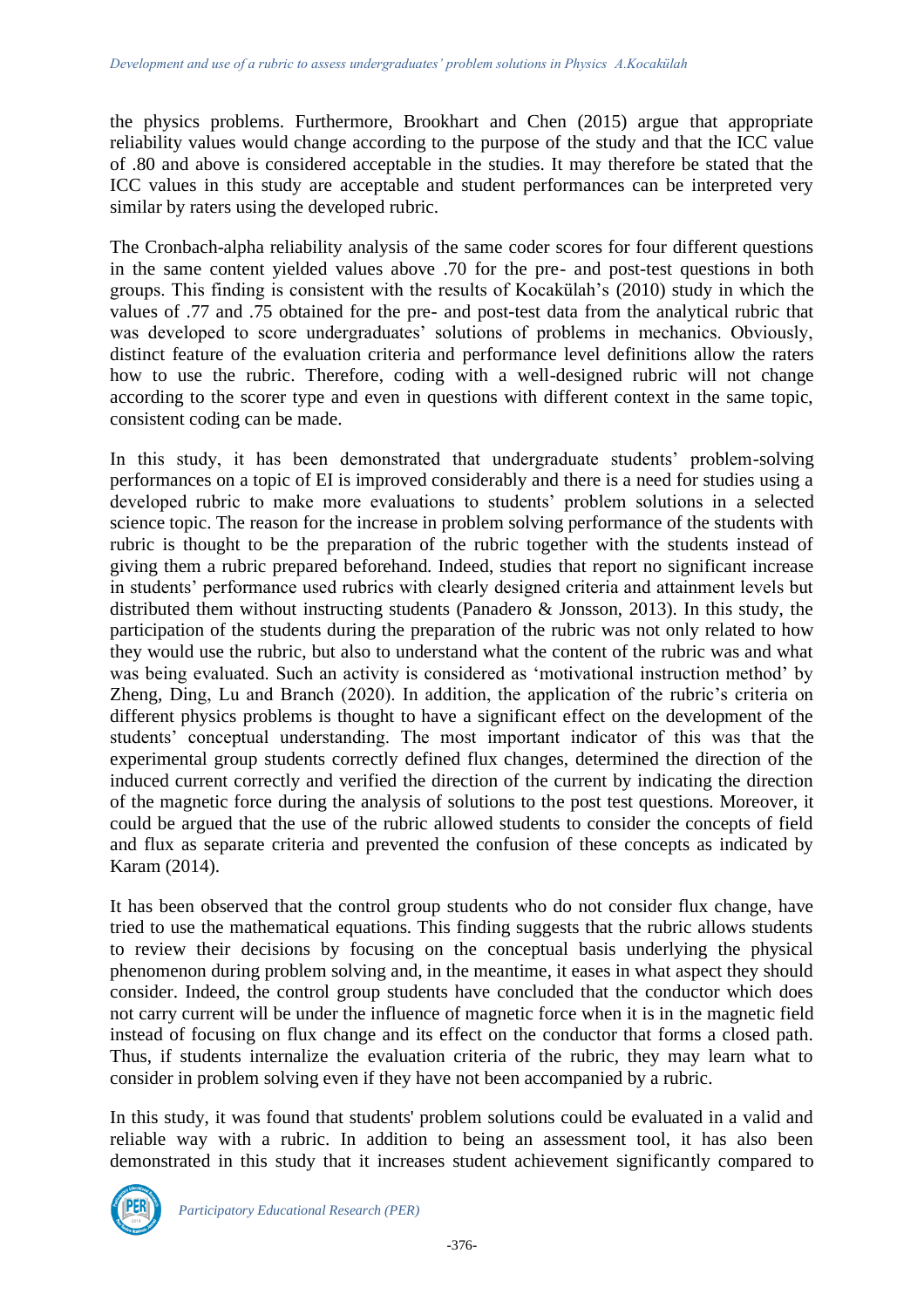students who do not use rubrics, by reinforcing the concepts of the topic to be taught. Therefore, it is thought that the study will contribute to the literature by exemplifying the use of an original rubric that develops students' problem-solving skills in EI and evaluates their problem solutions in a valid and reliable way.

The idea of teaching physics topics using rubrics can help devise a teaching plan that will support students in developing a problem-solving strategy without memorizing the solution to the problem, but by considering which points and in what order they need to be addressed. It is thought that the use of such a strategy by teachers as well as the students during teaching of the topic will be important in terms of creating an effective teaching atmosphere and meaningful learning outcomes.

In this study, students' views and affective characteristics about the teaching process were not taken into account. These points, which are thought to be the limitations of the study, can be investigated in future studies. The sample of the study consists of university students. A similar study can be conducted with students of different age groups and education levels, and the results obtained from this study can be compared. Furthermore, the findings of this study are limited to data obtained from students at a university. Therefore, it is thought that the comparison of the data to be obtained from different university students and the results of the current study will increase the external validity of this research.

The rubric developed in this study can be used in the teaching of EI to deepen students' conceptual understanding and to improve their problem-solving skills by making qualitative and quantitative associations. The criteria in the rubric may allow students to self-diagnose their solutions (Safadi and Saadi, 2021), to analyze the problem conceptually before starting to solve the problem and may provide students a working forward strategy (Larkin, 1985) by turning them into purposeful problem solvers. The method of analyzing the problem conceptually was studied by Zajchowski and Martin (1993) with introductory college students on mechanical questions and they determined that students use the 'working forward' strategy in the same manner as expert problem solvers. Therefore, students can take the opportunity to work on solutions of problems and to see what they can do in solving problems with the rubrics before requesting help from teachers.

Although the validity of the rubric developed in determining the success of problem solving of the students in EI and the reliability values of scoring with the rubric were presented, developed rubric can be examined by using similar sample groups in different cultures by other researchers. This would increase the external validity of this study and demonstrate the usefulness of the rubric developed on problem solving skills. Additional research can be designed to examine gender neutrality of the rubric in assessing problem solving.

More research can be designed to analyze the distribution of the scores obtained from the rubric to compare the scores obtained from different student groups, who took the same course for several years, as Hafner and Hafner (2003) used this approach to examine the consistency of outcomes. In addition, students may be asked to evaluate their peers' problem solutions by using the rubric in future studies. Apart from this implementation, the rubric can be used as a self-assessment form and students can use the rubric to evaluate their solutions in pairs. Selecting a friend during self-assessment would increase the validity of a student's scoring by checking the problem solution with his peer and allow reviewing and improving his learning about the subject by discussing the points he did not understand or misunderstood with his peer. Finally, clues for teaching can be obtained to develop concepts from which the

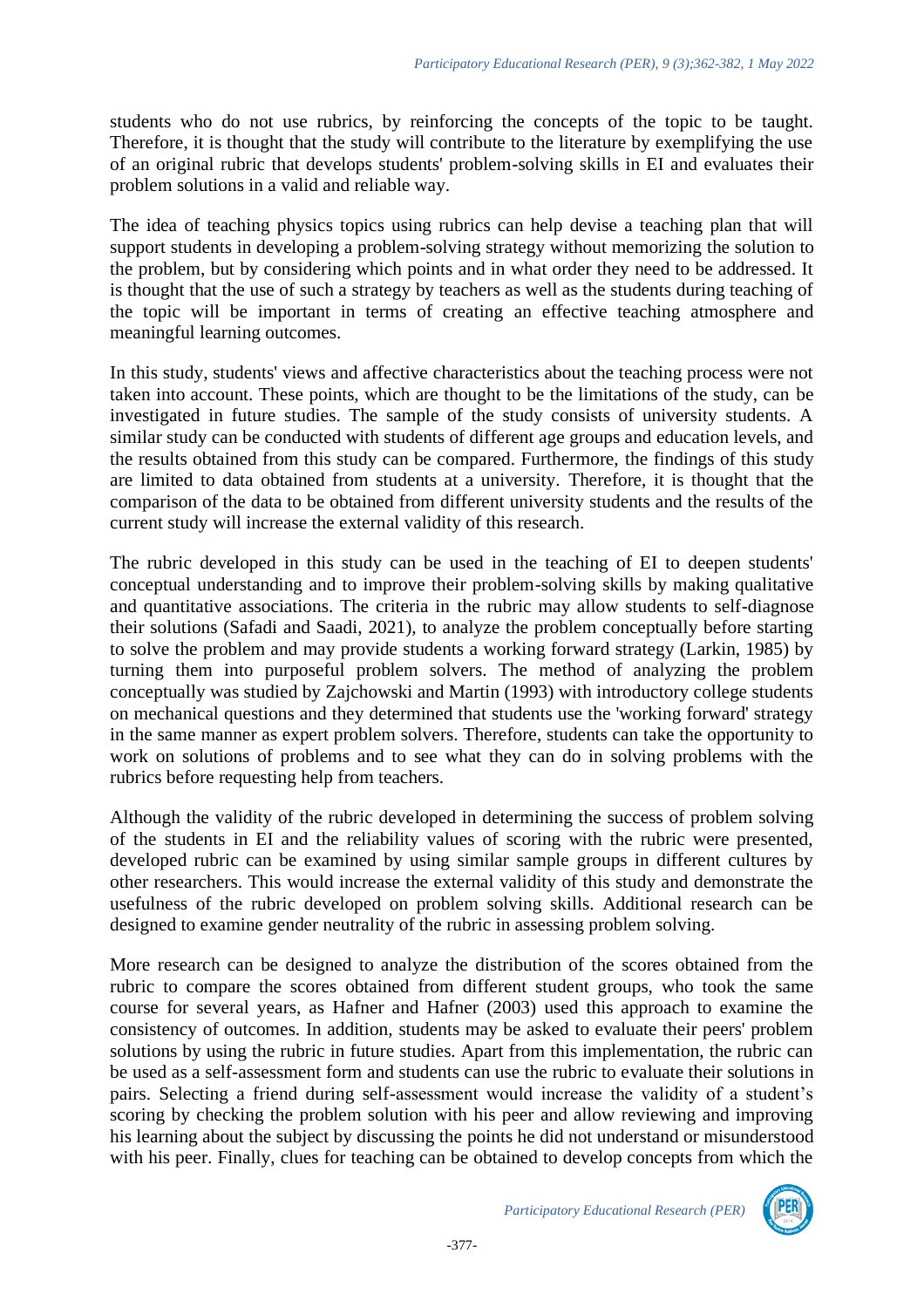students have gained low scores within evaluation criteria during the use of the rubric developed in this study.

#### **References**

- Albe, V., Venturini, P., & Lascours, J. (2001). Electromagnetic concepts in mathematical representation of physics. *Journal of Science Education and Technology*, *10*, 197-203. doi:10.1023/A:1009429400105
- Andrade, H., Wang, X. L., Du, Y., & Akawi, R. L. (2009). Rubric-referenced self-assessment and self-efficacy for writing. *Journal of Educational Research*, *102*(4), 287-301. doi:10.3200/JOER.102.4.287-302
- Andrade, H., & Du, Y. (2005). Student perspectives on rubric-referenced assessment. *Practical Assessment, Research, and Evaluation, 10*(3). doi:10.7275/g367-ye94
- Angell, K. (2015). The application of reliability and validity measures to assess the effectiveness of an undergraduate citation rubric. *Behavioral and Social Sciences Librarian*, *34*(1), 2-15. doi[:10.1080/01639269.2015.996481](https://doi.org/10.1080/01639269.2015.996481)
- Ariel, B., Bland, M., & Sutherland, A. (2021). *Experimental designs*. London: Sage.
- Auxtero, L. C, & Callaman, R. A. (2021). Rubric as a learning tool in teaching application of derivatives in basic calculus. *Journal of Research and Advances in Mathematics Education*, *6*(1), 46-58. doi:10.23917/jramathedu.v6i1.11449
- Beer, C. P. (2010). *How do pre-service teachers picture various electromagnetic phenomenon? A qualitative study of pre-service teachers' conceptual understanding of fundamental electromagnetic interaction*. (Doctoral dissertation). Ball State University.
- Brookhart, S. M., & Chen, F. (2015). The quality and effectiveness of descriptive rubrics. *Educational Review*, *67*(3), 343-368. doi[:10.1080/00131911.2014.929565](https://doi.org/10.1080/00131911.2014.929565)
- Caleon, I., & Subramaniam, R. (2005). The impact of a cryogenics-based enrichment programme on attitude towards science and the learning of science concepts. *International Journal of Science Education*, *27*(6), 679-704. doi[:10.1080/09500690500038306](https://doi.org/10.1080/09500690500038306)
- Cheng, M. W. T., & Chan, C. K. Y. (2019). An experimental test: Using rubrics for reflective writing to develop reflection. *Studies in Educational Evaluation*, *61*, 176-182. doi[:10.1016/j.stueduc.2019.04.001](https://doi.org/10.1016/j.stueduc.2019.04.001)
- Claesgens, C., Scalise, K., Wilson, M., & Stacy, A. (2009). Mapping student understanding in chemistry: The perspectives of chemists. *Science Education*, *93*(1), 56-85. doi[:10.1002/sce.20292](https://doi.org/10.1002/sce.20292)
- Cohen, J. (1988). *Statistical power analysis for the behavioral sciences*. New York: Lawrance Erlbaum Associates.
- Dattalo, P. (2008). *Determining sample size: Balancing power, precision and practicality*. Oxford: Oxford University Press.
- Dori, Y. J., & Belcher, J. (2005). How does technology-enabled active learning affect undergraduate students' understanding of electromagnetism concepts? *Journal of the Learning Sciences*, *14*(2), 243-279. doi[:10.1207/s15327809jls1402\\_3](https://doi.org/10.1207/s15327809jls1402_3)
- Gaigher, E., Rogan, J. M., & Braun, M. W. H. (2007). Exploring the development of conceptual understanding through structured problem-solving in physics. *International Journal of Science Education*, *29*(9), 1089-1110. doi[:10.1080/09500690600930972](https://doi.org/10.1080/09500690600930972)
- Gray, J. S., Connolly, J. P., & Brown, M. A. (2019). Measuring intercultural knowledge and competence in college essays: Does a performance-based rubric have construct

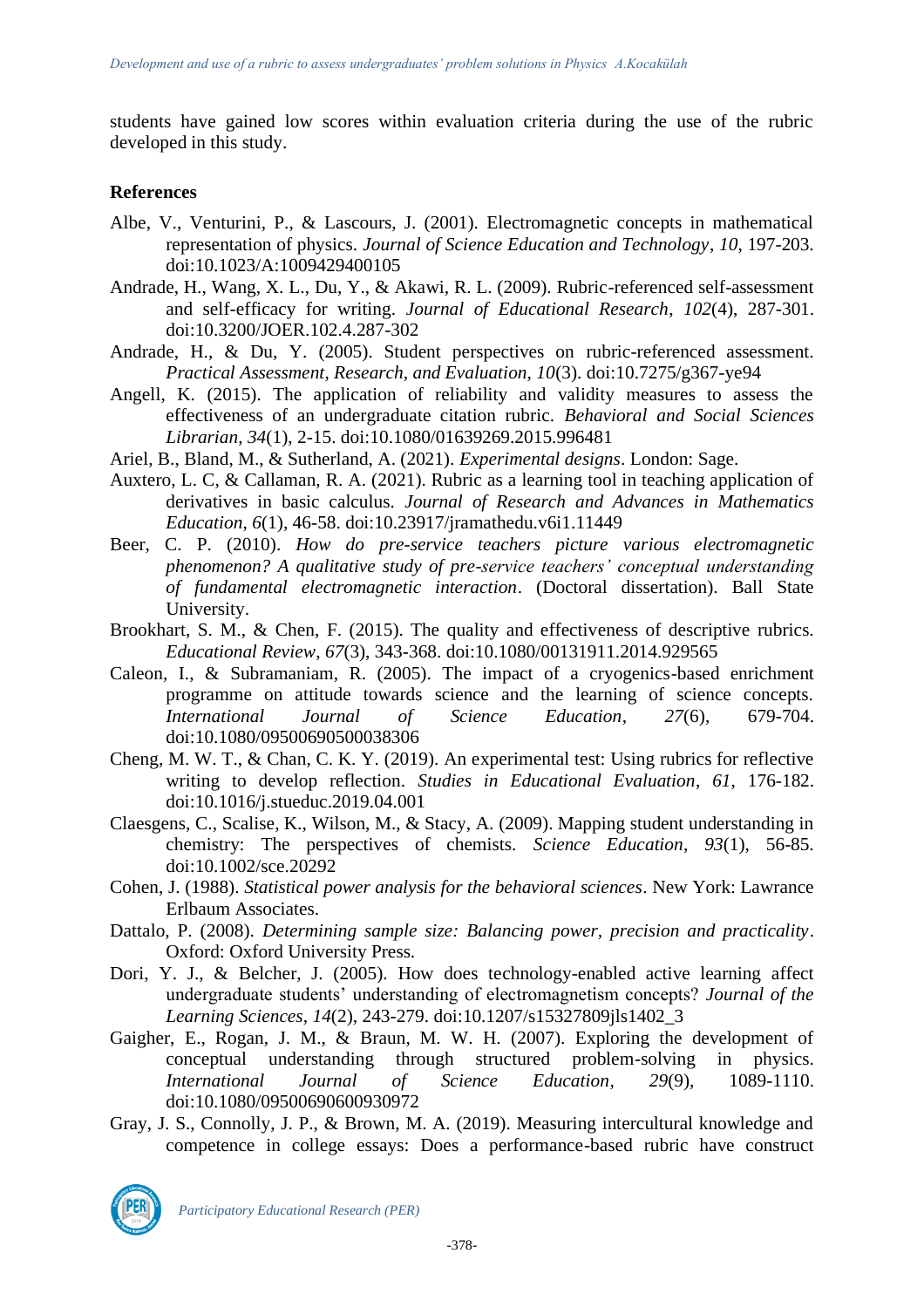validity? *Studies in Educational Evaluation*, *62*, 142-148. doi[:10.1016/j.stueduc.2019.05.007](https://doi.org/10.1016/j.stueduc.2019.05.007)

- Hafner, J. C., & Hafner, P. M. (2003). Quantitative analysis of the rubric as an assessment tool: An empirical study of student peer-group rating. *International Journal of Science Education*, *25*(12), 1509-1528. doi[:10.1080/0950069022000038268](https://doi.org/10.1080/0950069022000038268)
- Härtel, H. (2018). Electromagnetic induction: An alternative for teaching and understanding. *European Journal of Physics Education*, *9*(2), 1-13. doi[:10.20308/ejpe.v9i2.210](https://doi.org/10.20308/ejpe.v9i2.210)
- Howell, R. J. (2014). Grading rubrics: Hoopla or help? *Innovations in Education and Teaching International*, *51*(4), 400-410. doi[:10.1080/14703297.2013.785252](https://doi.org/10.1080/14703297.2013.785252)
- Hull, M. M., Kuo, E., Gupta, A., & Elby, A. (2013). Problem-solving rubrics revisited: Attending to the blending of informal conceptual and formal mathematical reasoning. *Physical Review Special Topics-Physics Education Research*, *9*(1), 010105-1-16. doi:10.1103/PhysRevSTPER.9.010105
- Jonsson, A. (2014). Rubrics as a way of providing transparency in assessment. *Assessment and Evaluation in Higher Education*, *39*(7), 840-852. doi[:10.1080/02602938.2013.875117](https://doi.org/10.1080/02602938.2013.875117)
- Jonsson, A., & Svingby, G. (2007). The use of scoring rubrics: Reliability, validity and educational consequences. *Educational Research Review*, *2*, 130-144. doi[:10.1016/j.edurev.2007.05.002](https://doi.org/10.1016/j.edurev.2007.05.002)
- Karam, R. (2014). Framing the structural role of mathematics in physics lectures: A case study on electromagnetism. *Physical Review Special Topics-Physics Education Research*, *10*(1), 010119-1-23. doi:10.1103/PhysRevSTPER.10.010119
- Kocakülah, M. S. (2002). An investigation of first year university students' understanding of magnetic force relations between two current carrying conductors: A case study. *Hacettepe University Journal of Education*, *23*, 155-166.
- Kocakülah, M. S. (2003). The assessment of university students' conceptual understanding and interpretation abilities on electromagnetic induction. *Journal of Balıkesir University Institute of Science and Technology*, *5*(2), 101-111.
- Kocakülah, M. S. (2010). Development and application of a rubric for evaluating students' performance on Newton's laws of motion. *Journal of Science Education and Technology*, *19*(2), 146-164. doi:10.1007/s10956-009-9188-9
- Koo, T. K., & Li, M. Y. (2016). A guideline of selecting and reporting intraclass correlation coefficients for reliability research. *Journal of Chiropractic Medicine*, *15*(2), 155-163. doi[:10.1016/j.jcm.2016.02.012](https://doi.org/10.1016/j.jcm.2016.02.012)
- Larkin, J. H. (1985). Understanding problem representations and skill in physics. In S. F. Chipman, J. W. Segal & R. Glaser (Eds.), *Thinking and learning skills: Research and open questions* (pp.141-159). Hillsdale, NJ: Lawrance Erlbaum Associates.
- Lee, C.-Y., & Cherner, T. S. (2015). A comprehensive evaluation rubric for assessing instructional apps. *Journal of Information Technology Education: Research*, *14*, 21- 53. doi[:10.28945/2097](https://doi.org/10.28945/2097)
- Menendez-Varela, J.-L., & Gregori-Giralt, E. (2018). Rubrics for developing students' professional judgement: A study of sustainable assessment in arts education. *Studies in Educational Evaluation*, *58*, 70-79. doi[:10.1016/j.stueduc.2020.100971](https://doi.org/10.1016/j.stueduc.2020.100971)
- Panadero, E., & Jonsson, A. (2013). The use of scoring rubrics for formative assessment purposes revisited: A review. *Educational Research Review*, *9*, 129-144. doi:10.1016/j.edurev.2013.01.002
- Reddy, Y. M., & Andrade, H. (2010). A review of rubric use in higher education. *Assessment and Evaluation in Higher Education*, *35*(4), 435-448. doi[:10.1080/02602930902862859](https://doi.org/10.1080/02602930902862859)

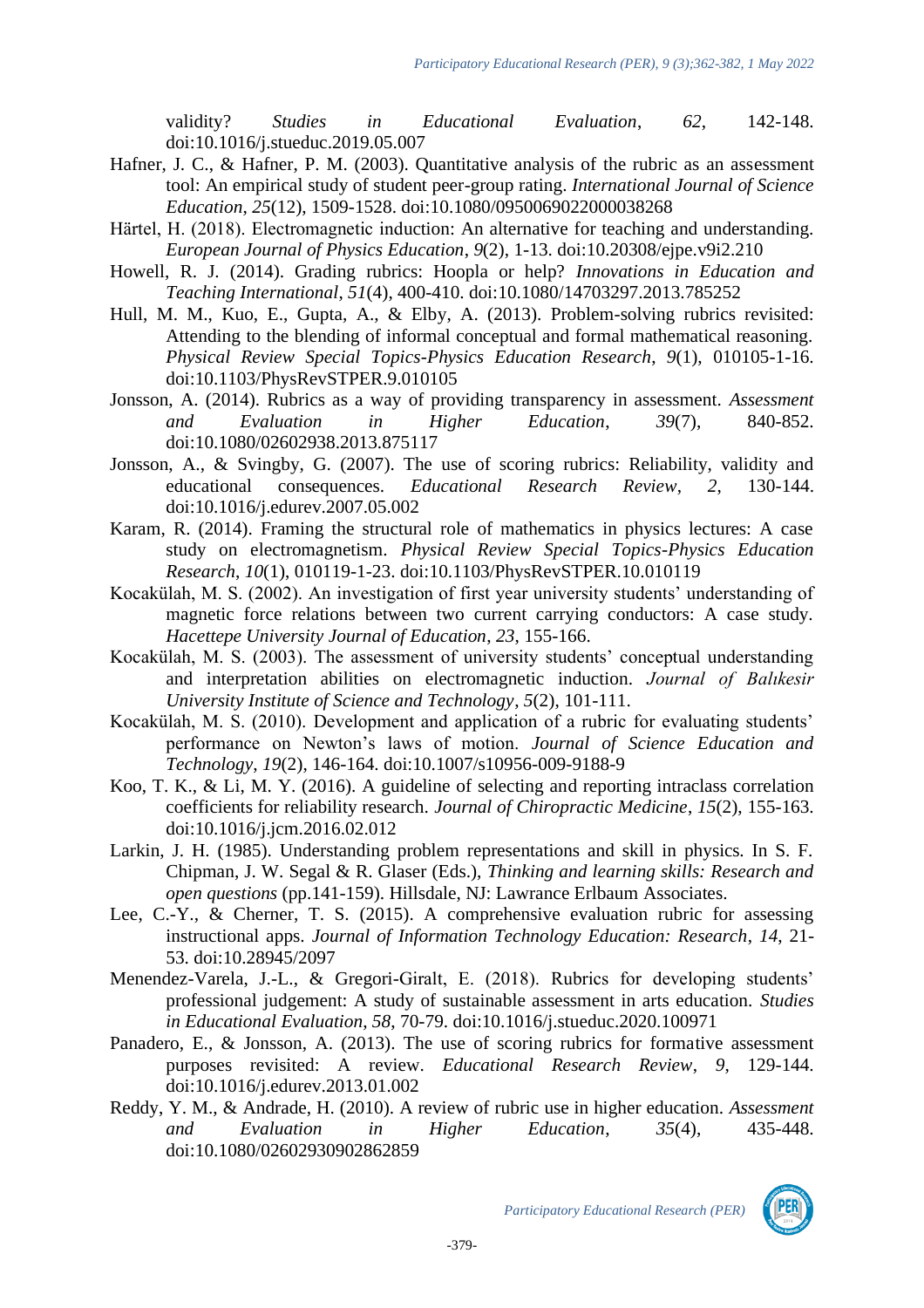- Reynolds-Keefer, L. (2010). Rubric referenced assessment in teacher preparation: An opportunity to learn by using. *Practical Assessment, Research and Evaluation*. *15*(1). doi:10.7275/psk5-mf68
- Safadi, R., & Saadi, S. (2021). Learning from self-diagnosis activities when contrasting students' own solutions with worked examples: The case of  $10<sup>th</sup>$  graders studying geometric optics. *Research in Science Education*, *51*, 523-546. doi:10.1007/s11165- 018-9806-8
- Shadle, S. E., Brown, E. C., Towns, M. H., & Warner, D. L. (2012). A rubric for assessing students' experimental problem-solving ability. *Journal of Chemical Education*, *89*, 319-325. doi[:10.1021/ed2000704](https://doi.org/10.1021/ed2000704)
- Tabachnick, B. G., & Fidell, L. S. (2015). Çok değişkenli istatistiklerin kullanımı [Using multivariate statistics]. (M. Baloğlu, çev. ed.). Ankara: Nobel Publishing.
- Thong, W. M., & Gunstone, R. (2008). Some student conceptions of electromagnetic induction. *Research in Science Education*, *38*, 31-44. doi:10.1007/s11165-007-9038-9
- Vanclay, F., Baines, J. T., & Taylor, C. N. (2013). Principles for ethical research involving humans: Ethical professional practice in impact assessment Part I. *Impact Assessment and Project Appraisal*, *31*(4), 243-253. doi:10.1080/14615517.2013.850307
- Vercellotti, M. L., & McCormick, D. E. (2021). Constructing analytic rubrics for assessing open-ended tasks in the language classroom. The Electronic Journal for English as a Second Language, *24*(4), 1-19.
- Weir, J. P. (2005). Quantifying test-retest reliability using the intraclass correlation coefficient and the SEM. *Journal of Strength and Conditioning Research*, *19*(1), 231-240.
- Wu, P.-H., Wu, H.-K., & Hsu, Y.-S. (2014). Establishing the criterion-related, construct and content validities of a simulation-based assessment of inquiry abilities. *International Journal of Science Education*, *36*(10), 1630-1650. doi[:10.1080/09500693.2013.871660](https://doi.org/10.1080/09500693.2013.871660)
- Zajchowski, R., & Martin, J. (1993). Differences in the problem solving of stronger and weaker novices in physics: Knowledge strategies or knowledge structure. *Journal of Research in Science Teaching*, *30*, 459-470. doi[:10.1002/tea.3660300505](https://doi.org/10.1002/tea.3660300505)
- Zheng, H., Ding, L., Lu, Z., & Branch, R. M. (2020). The motivational effects of involving students in rubric development on animation instruction. *TechTrends*, *64*(1), 137-149. doi:10.1007/s11528-019-00443-w
- Zuza, K., Almudi, J.-M., Leniz, A., & Guisasola, J. (2014). Addressing students' difficulties with Faraday's law: A guided problem solving approach. *Physical Review Special Topics-Physics Education Research*, *10*(1), 010122-1-16. doi:10.1103/PhysRevSTPER.10.010122
- Zuza, K., De Cock, M., van Kampen, P., Kelly, T., & Guisasola, J. (2020). Guiding students towards an understanding of the electromotive force concept in electromagnetic phenomena through a teaching-learning sequence. *Physical Review Physics Education Research*, *16*(2), 020110-1-14. doi:10.1103/PhysRevPhysEducRes.16.020110

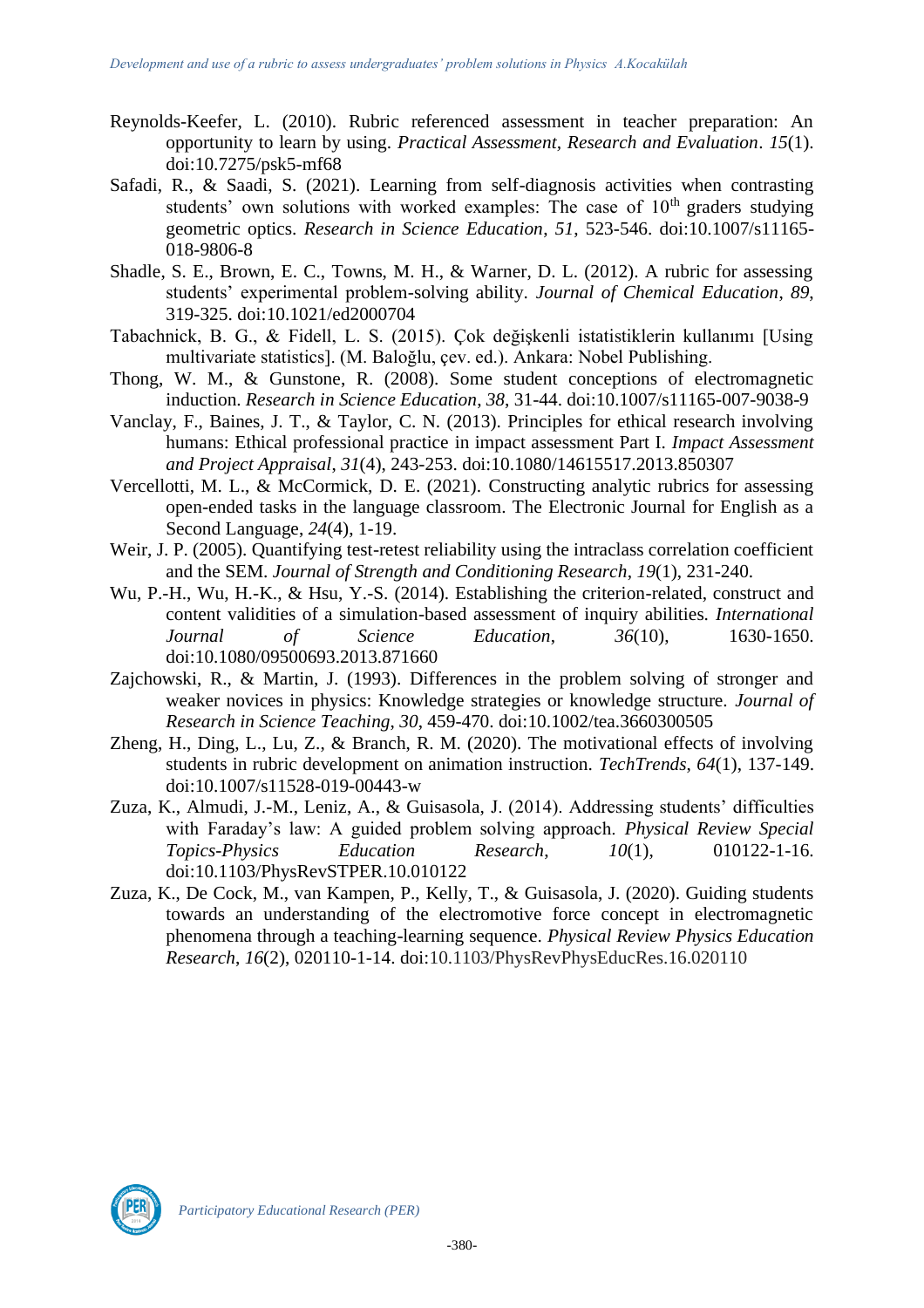# **APPENDIX A**

|                                                   | The rubric for the assessment of problem solutions to Electromagnetic Induction questions                                                                          |
|---------------------------------------------------|--------------------------------------------------------------------------------------------------------------------------------------------------------------------|
| Weight:                                           | 1. Defining the source, direction and magnitude of magnetic field source                                                                                           |
| 10%                                               |                                                                                                                                                                    |
| $\overline{10}$                                   | Source of magnetic field was defined and its direction and magnitude were correctly determined                                                                     |
| $\frac{8}{6}$                                     | Source of magnetic field was defined and its direction or magnitude was correctly determined                                                                       |
|                                                   | Source of magnetic field was defined and its direction or magnitude was incorrectly determined                                                                     |
|                                                   | Direction and/or magnitude of magnetic field were/was correctly determined without indicating its source                                                           |
| $\frac{4}{3}$                                     | Direction and magnitude of magnetic field were incorrectly determined without indicating its source                                                                |
| $\overline{2}$                                    | Direction or magnitude of magnetic field was incorrectly determined without indicating its source                                                                  |
| $\overline{0}$                                    | No work done                                                                                                                                                       |
| Weight:                                           | 2. Defining the change in magnetic flux                                                                                                                            |
| 25%                                               |                                                                                                                                                                    |
| 25                                                | Whether there was a change in magnetic flux was correctly defined with a valid reason                                                                              |
| 20                                                | Whether there was a change in magnetic flux was correctly defined with an invalid reason                                                                           |
| 15                                                | Whether there was a change in magnetic flux was correctly defined without a reason                                                                                 |
| $10\,$                                            | Whether there was a change in magnetic flux was incorrectly defined with a valid reason                                                                            |
| 5                                                 | Whether there was a change in magnetic flux was incorrectly defined with an invalid reason                                                                         |
| $\overline{c}$                                    | Whether there was a change in magnetic flux was incorrectly defined without a reason                                                                               |
| $\boldsymbol{0}$                                  | No work done                                                                                                                                                       |
| Weight:                                           | 3. Identifying the direction of the induced current/emf                                                                                                            |
| 30%                                               |                                                                                                                                                                    |
| 30                                                | Direction of the induced current/emf was correctly identified by applying Lenz's law                                                                               |
| 20                                                | Direction of the induced current/emf was incorrectly identified by applying Lenz's law                                                                             |
| 7                                                 | Direction of the induced current/emf was correctly identified without applying Lenz's law                                                                          |
| 2                                                 | Direction of the induced current/emf was incorrectly identified without applying Lenz's law                                                                        |
|                                                   |                                                                                                                                                                    |
|                                                   |                                                                                                                                                                    |
| $\boldsymbol{0}$                                  | No work done                                                                                                                                                       |
| Weight:                                           | 4. Defining the direction and magnitude of magnetic force                                                                                                          |
| 20%                                               |                                                                                                                                                                    |
| 20                                                | Source of magnetic force was defined and its direction and magnitude were correctly determined                                                                     |
| 15                                                | Source of magnetic force was defined and its direction or magnitude was correctly determined                                                                       |
| 10                                                | Source of magnetic force was defined and its direction or magnitude was incorrectly determined                                                                     |
| $\overline{\mathbf{5}}$                           | Direction and/or magnitude of magnetic force were/was correctly determined without indicating its source                                                           |
| $\overline{3}$                                    | Direction and magnitude of magnetic field were incorrectly determined without indicating its source                                                                |
| $\overline{2}$                                    | Direction or magnitude of magnetic field was incorrectly determined without indicating its source                                                                  |
| $\boldsymbol{0}$                                  | No work done                                                                                                                                                       |
| Weight:                                           | 5. Solutions for equations                                                                                                                                         |
| 10%                                               |                                                                                                                                                                    |
| 10                                                | Necessary mathematical equations were correctly written and a correct result was obtained                                                                          |
|                                                   | Necessary mathematical equations were correctly written and an incorrect result was obtained                                                                       |
|                                                   | Necessary mathematical equations were correctly written but a result was not obtained                                                                              |
|                                                   | Necessary mathematical equations were incorrectly written and an incorrect result or nothing was obtained                                                          |
| $\frac{7}{\frac{4}{0}}$                           | No work done                                                                                                                                                       |
| Weight:                                           | 6. Writing Units and Symbols Correctly                                                                                                                             |
|                                                   |                                                                                                                                                                    |
|                                                   | Each term was represented by correct symbols in a correct system of units                                                                                          |
|                                                   | Some terms were represented by correct symbols in a correct system of units                                                                                        |
|                                                   | Some terms were represented by incorrect symbols in a correct system of units                                                                                      |
| $\frac{\frac{5\%}{5}}{\frac{4}{2}}$ $\frac{3}{1}$ | Some terms were represented by correct symbols in an incorrect system of units<br>Some terms were represented by incorrect symbols in an incorrect system of units |